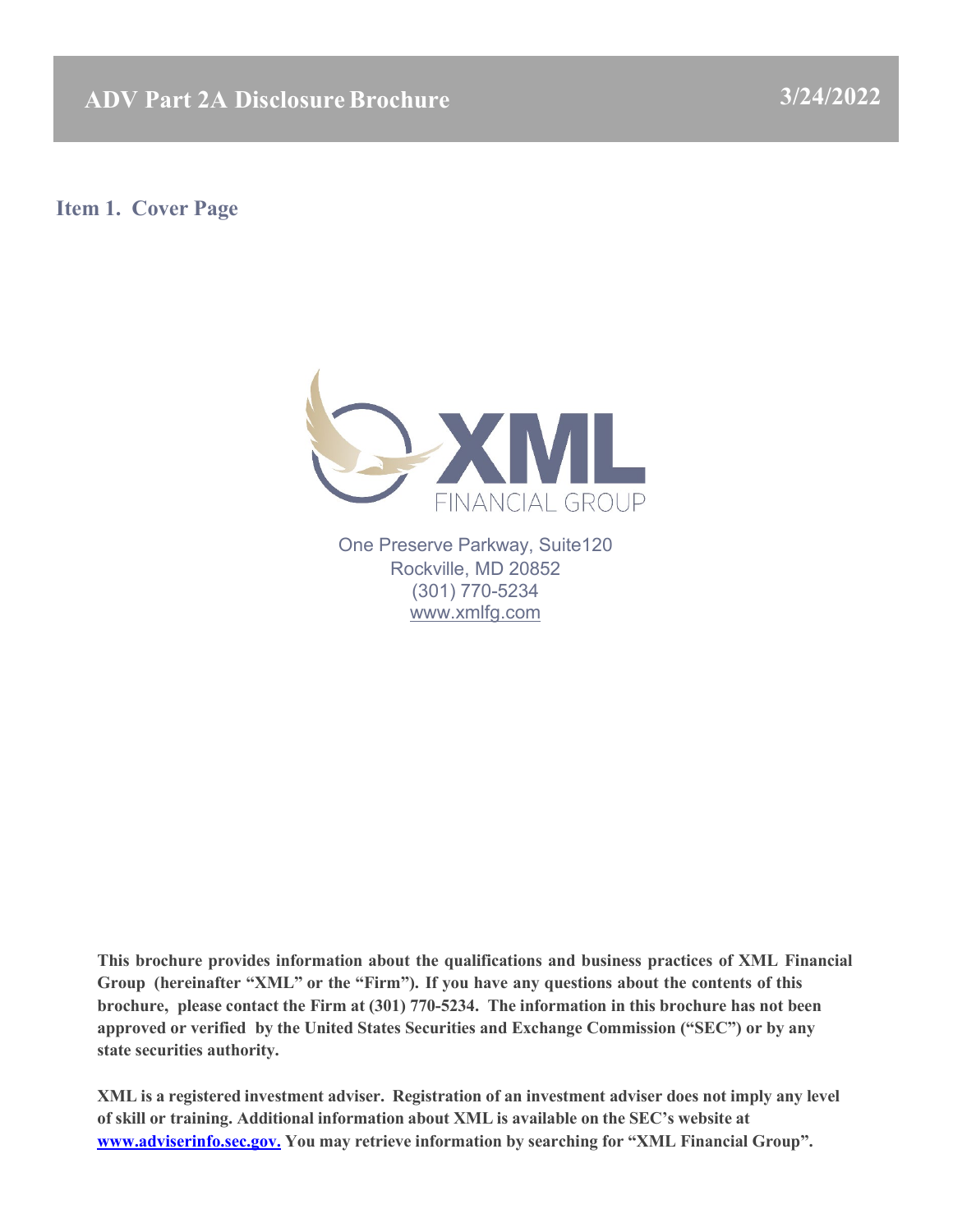## <span id="page-1-0"></span>**Item 2. Material Changes**

This section addresses material changes that were made to the brochure since the last annual update on March 31, 2021. It provides potential clients and current clients with a summary of such changes and other disclosures. Pursuant to SEC rules, clients will receive a summary of material changes to this and subsequent brochures within 120 days of the close of XML's fiscal year, which is December 31. A complete brochure will be provided based on significant changes and will be available upon request at any time, without charge.

- Added Acknowledgment of our Fiduciary Status with respect to Retirement Accounts and material conflicts of interest per the Employee Retirement Income Security Act ("ERISA") Prohibited Transaction Exemption ("PTE") 2020-02 effective 2/1/2022. *Refer to Item 4. Advisory Business.*
- Revised description of Morningstar Managed Portfolios due to the change of their custodian*. Refer to Item 5. Fees and Compensation, Third Party Manager Services.*
- Described limitations or restrictions in the types of clients we can provide services to and how that can change. *Refer to Item 7 Types of Clients.*
- Added information regarding policies per the Model Act to Protect Vulnerable Adults from Financial Exploitation to address situations in which we have a reasonable belief that financial exploitation of a vulnerable individual has occurred, is occurring, has been attempted or will be attempted. *Refer to Item 7 Types of Clients.*
- <span id="page-1-1"></span>• Updated Risk section to include Structured Notes, Leveraged ETFs, Unpredictable Social Media and Crowd Influence. *Refer to Item 8. Methods of Analysis, Investment Strategies and Risk of Loss.*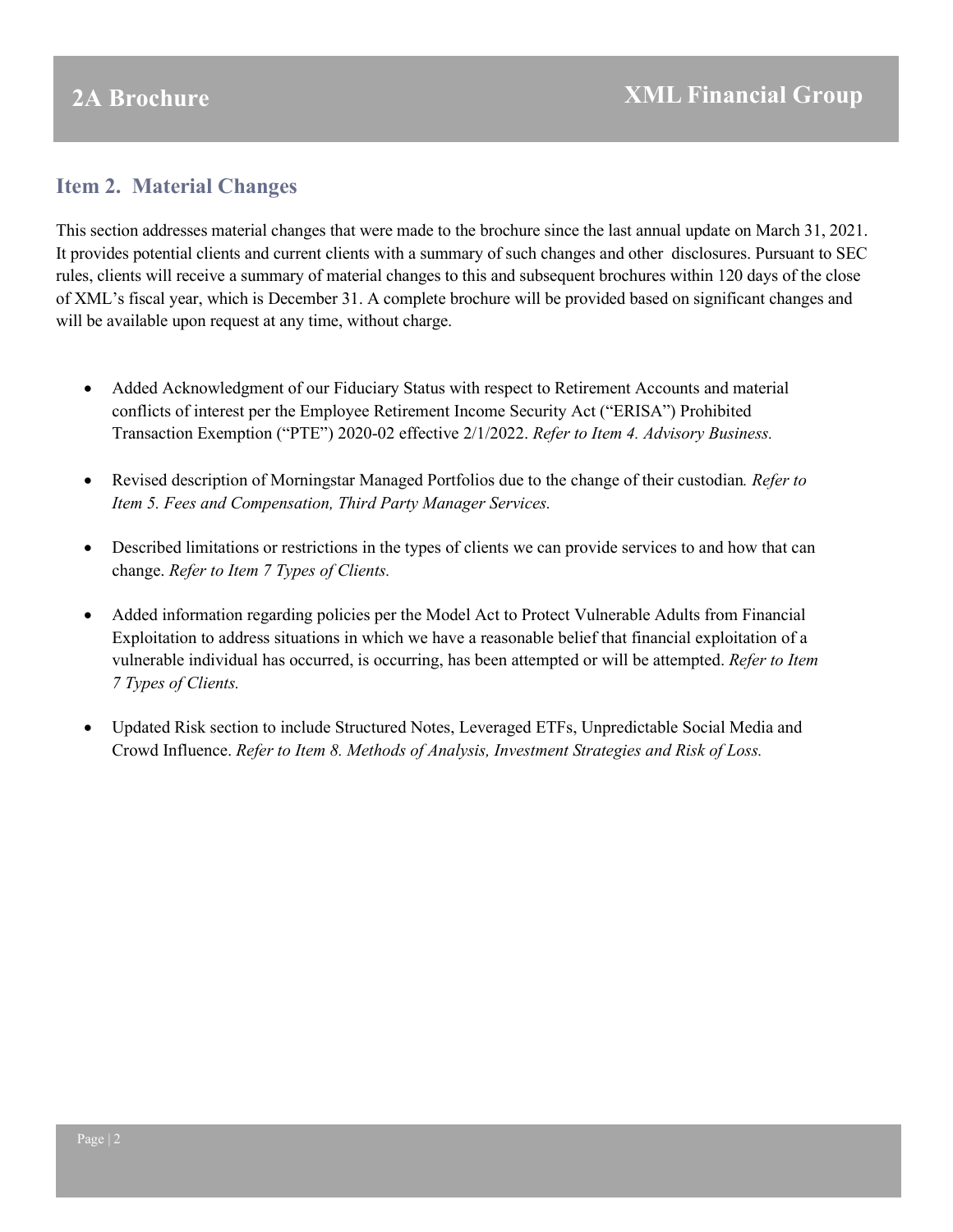# 2A Brochure

## **Item 3. Table of Contents**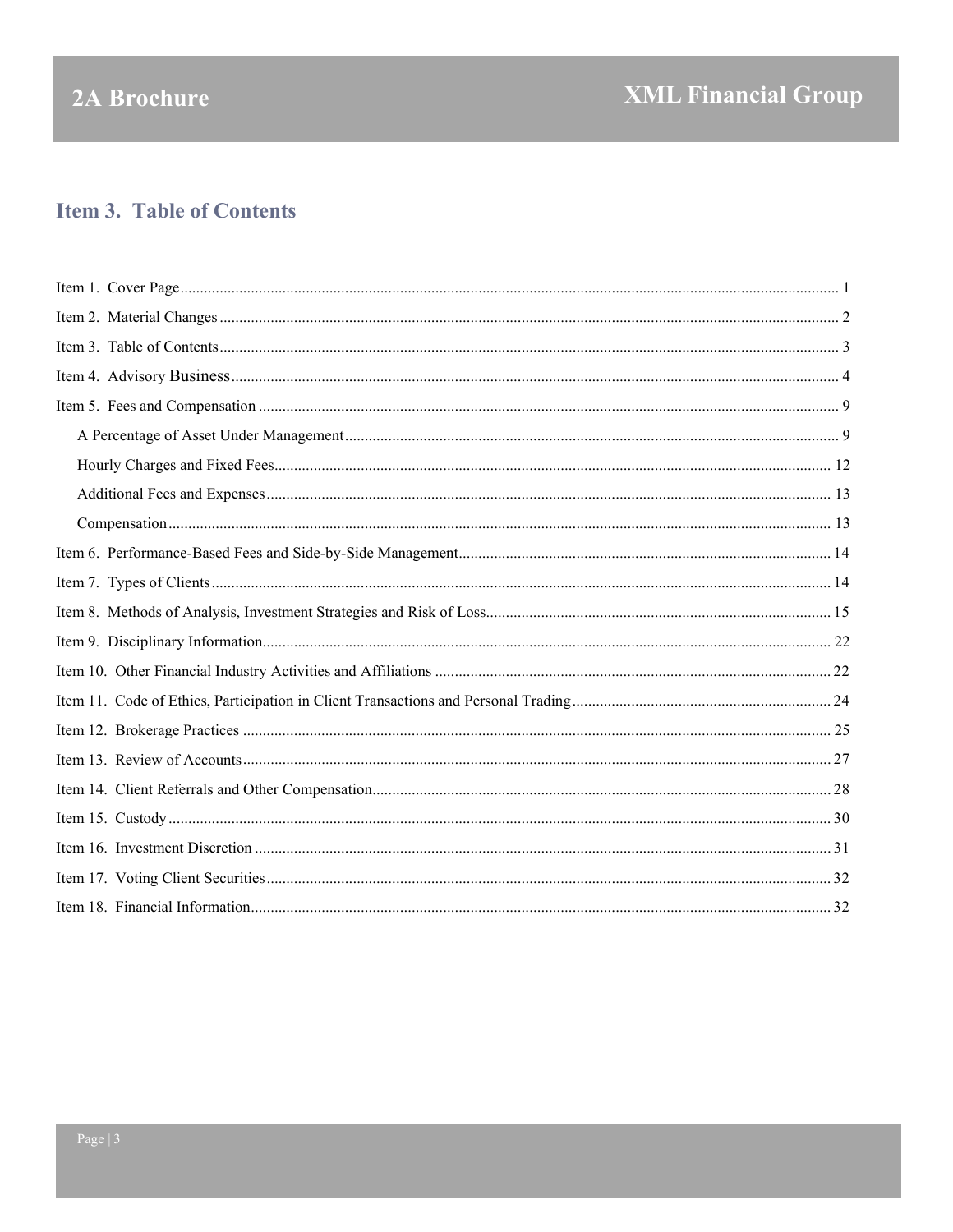## <span id="page-3-0"></span>**Item 4. Advisory Business**

XML Financial Group was formed in September 2016. We offer portfolio management services, both on a discretionary and non-discretionary basis, wrap fee programs, financial planning, consulting and retirement plan advisory services. In September of 2021, we welcomed Robert Collins and the team at Collins Investment Group, now a division of XML, based in Bethesda, Maryland.

XML is part of the Focus Financial Partners, LLC ("Focus LLC") partnership. Specifically, XML is a wholly owned subsidiary of Focus Operating, LLC ("Focus Operating"), which is a wholly-owned subsidiary of Focus LLC. Focus Financial Partners Inc. ("Focus Inc.") is the sole managing member of Focus LLC and is a public company traded on the NASDAQ Global Select Market symbol FOCS. Focus Inc. owns approximately two-thirds of the economic interests in Focus LLC.

Focus Inc. has no single 25% or greater shareholder. Focus Inc. is the managing member of Focus LLC and has 100% of its governance rights. Accordingly, all governance is through the voting rights and Board at Focus Inc. Focus LLC also owns other registered investment advisers, broker-dealers, pension consultants, insurance firms, business managers and other firms (the "Focus Partners"), most of which provide wealth management, benefit consulting and investment consulting services to individuals, families, employers, and institutions. Some Focus Partners also manage or advise limited partnerships, private funds, or investment companies as disclosed on their respective Form ADVs.

Pursuant to a management agreement between XML, Focus LLC and BR Financial Associates Management Company, LLC (the "Management Company"), the Management Company has agreed to provide persons to serve as officers and leaders of XML who, in such capacity, are responsible for the management, supervision and oversight of XML. The Management Company does not provide investment advisory services.

As of December 31, 2021, the Firm managed \$1,780,000,000 in discretionary and \$478,000,000 in non-discretionary assets.

While this brochure generally describes the services of XML, certain sections also discuss the activities of our nonadvisory employees, officers, partners, directors (or other persons occupying a similar status or performing similar functions) and investment advisor representatives ("IARs") who provide investment advisory services on XML's behalf, together referred to as "Supervised Persons". Some IAR's are *dually licensed financial professionals*, in that they are able to provide investment advisory services on behalf of XML and brokerage products to both clients of XML and non-clients of XML through XML's affiliated broker-dealer, XML Securities, LLC ("BD"), member FINRA/SIPC. The terms "Client," "you," and "your" are used throughout this document to refer to the person(s) or organization(s) who engage us for the services described here. Prior to XML rendering advisory services, we request clients enter into a written agreement with XML setting forth the relevant terms and conditions of the advisory relationship. This can be in the form of an investment advisory agreement ("Advisory Agreement") or, as in the case of hourly or fixed fee services, per a consulting agreement or invoice which memorializes the mutually agreed upon services. **Please refer to XML Form ADV Part 2A Appendix 1 Wrap Fee Program Brochure ("Wrap Fee Brochure") which provides information about XML's wrap fee program advisory services.**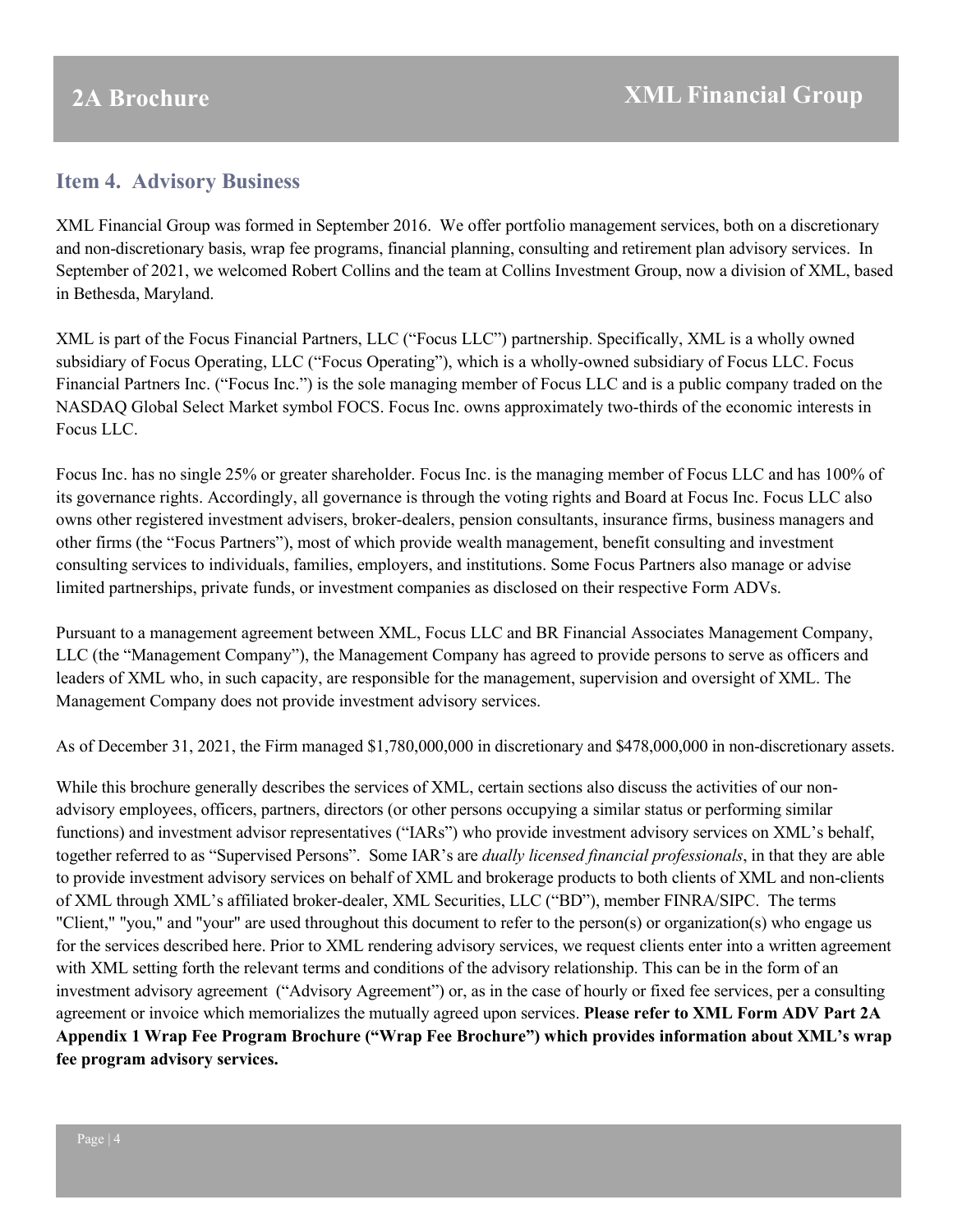**If you would like any of our materials in a larger font, a hard copy mailed to you, or have any questions, please contact [info@xmlfg.com.](mailto:info@xmlfg.com)**

#### **ACKNOWLEDGMENT OF OUR FIDUCIARY STATUS WITH RESPECT TO RETIREMENT ACCOUNTS**

The U.S. Department of Labor issued a rule pertaining to investment advice provided to retirement investors, called Improving Investment Advice for Workers & Retirees. The rule applies to retirement accounts governed by the Employee Retirement Income Security Act ("ERISA") and/or the Internal Revenue Code ("Code"), including Individual Retirement Accounts ("IRA") and Education Savings Account ("ESA"). Pursuant to the rule, we are providing the following acknowledgment:

When we provide "investment advice," as defined under Title I of ERISA or the Code, to you regarding your retirement plan account, IRA, or ESA, we are fiduciaries within the meaning of ERISA and/or the Code. The way we make money creates some conflicts with your interests, so when we operate as a fiduciary for your retirement account(s) we operate under a special rule, PTE 2020-02, that requires us to act in your best interest and not put our interest ahead of yours. To the extent that particular communications to you or activities are considered "investment education" or otherwise non-fiduciary under ERISA, we are not a fiduciary in connection with such communications or activities.

As a fiduciary, we have duties of care and of loyalty to you and are subject to obligations imposed on us by the federal and state securities laws. As a result, you have certain rights that you cannot waive or limit by contract. Nothing in our agreement with you should be interpreted as a limitation of our obligations under the federal and state securities laws or as a waiver of any unwaivable rights you possess.

The Department of Labor has published a guide titled Choosing the Right Person to Give You Investment Advice: Information for Investors in Retirement Plans and Individual Retirement Accounts, which can be found at [https://www.dol.gov/agencies/ebsa/about-ebsa/our-activities/resource-center/faqs/choosing-the-right-person-to-give-you](https://www.dol.gov/agencies/ebsa/about-ebsa/our-activities/resource-center/faqs/choosing-the-right-person-to-give-you-investment-advice)[investment-advice.](https://www.dol.gov/agencies/ebsa/about-ebsa/our-activities/resource-center/faqs/choosing-the-right-person-to-give-you-investment-advice)

The Firm and IARs have an economic incentive to encourage investors to roll over assets into an IRA at the Firm. The Firm and IARs earn compensation if an investor rolls his/her employer plan or outside retirement assets to an IRA at the Firm. In contrast, if the investor leaves his/her assets in their existing plan or rolls the assets to a plan sponsored by their new employer, then the Firm and IARs will likely not earn compensation. Investors are under no obligation to roll over employer plan assets to an IRA under the Firm. Therefore, we have a Conflict of Interest when we make a recommendation to:

- Move assets that we are not being compensated on to an account/service that we would be compensated on.
- Move assets from an account/service that we are being compensated on to an account/service that would generate higher compensation to us.
- Transfer assets from another firm to our firm.
- Roll over assets from a qualified retirement plan to an IRA at our firm.
- Engage our investment advisory consulting services regarding investing of retirement assets.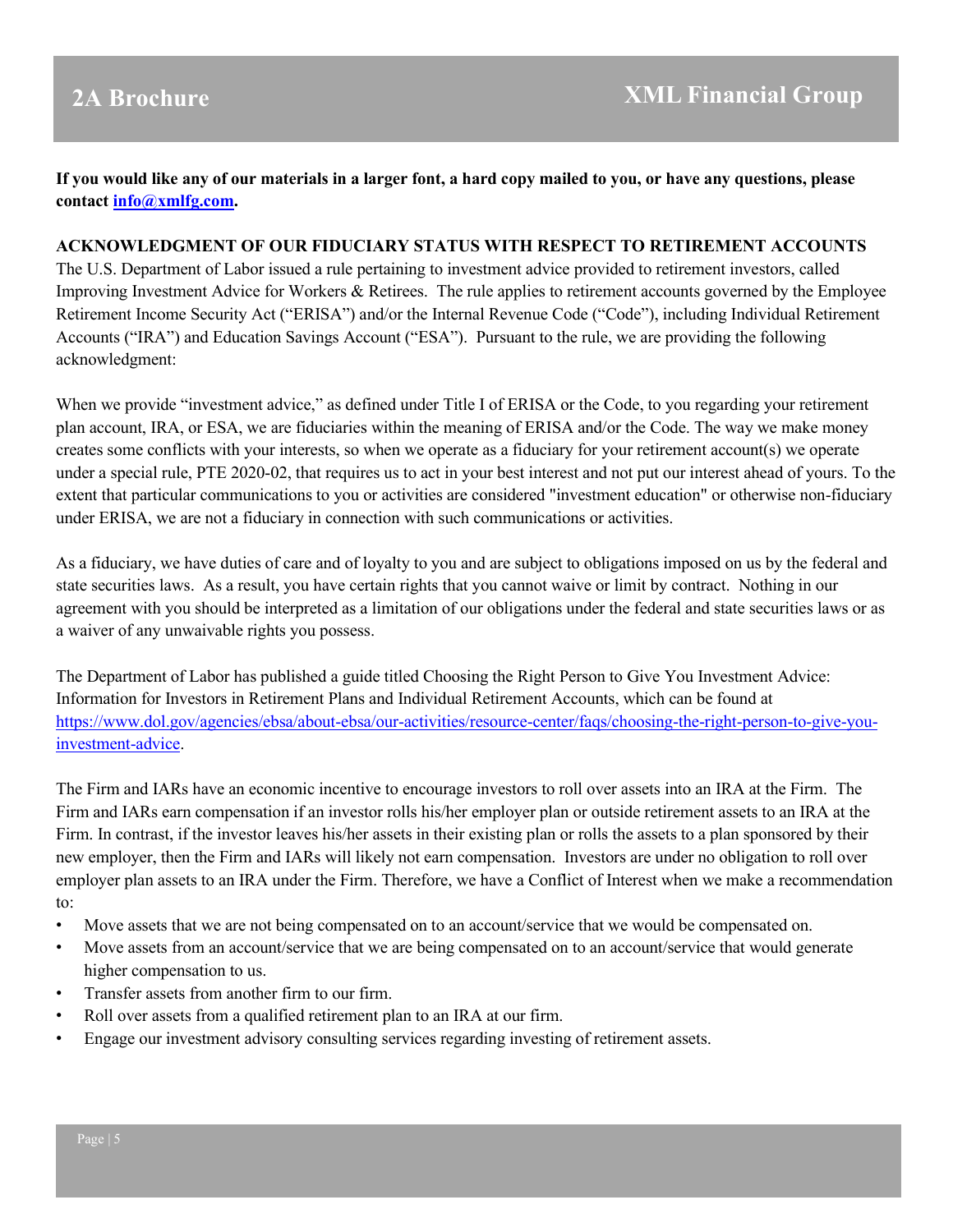#### **Portfolio Management Services**

XML offers portfolio management services to retail investors and other types of clients, as further described herein under Item 7. We manage client investment portfolios primarily on a discretionary basis using the custodian Fidelity Brokerage Services LLC ("Fidelity"). The Advisory Agreement used for discretionary portfolio management services at Fidelity is the *XML Discretionary Investment Management Agreemen*t ("IMA"). XML's portfolio management services entail allocating, purchasing or selling of various types of securities, such as mutual funds and exchange-traded funds ("ETFs"), as well as individual debt and equity securities in accordance with clients' investment objective indicated at the household level, versus based on the individual account. XML does not offer proprietary investment products. However, we are limited in the types of products that Fidelity will allow clients to hold in their account. Likewise, the IARs are limited in their recommendations to those products in which they are knowledgeable and have a capable understanding of. It is unrealistic for IARs to be proficient in all types of investment products and the respective current product offerings in those categories. Therefore, it is important for you to ask the IAR about XML's general approach to portfolio management, his/her experience and the types of products that XML generally recommends. We have a collaborative culture at XML. When possible, IARs tend to utilize the unique expertise and knowledge of other IARs to provide an elevated knowledge base to further enhance advisory services.

XML tailors the advisory services to meet the needs of individual clients and portfolio management service in a manner consistent with those needs and objectives. XML conducts an initial consultation with clients to assess their risk tolerance, time horizon, liquidity constraints and other related factors relevant to their financial profile and the management of their portfolios. Therefore, the services provided to clients will vary. Please promptly notify us if there are changes in your financial situation or if you wish to place any limitations on the management of your portfolios. Should you wish to impose reasonable restrictions or mandates on the management of your account, please submit such requests in writing.

XML has a program in place to monitor portfolio management assets under the IMA. This service is included by the asset management fee. Assets may be excluded from the IMA, as identified, and thus the asset management fee, and corresponding services, will not be applied. Excluded assets are not included in monitoring services. XML's monitoring program includes alert subscriptions through Fidelity, that are prompted as needed, ad hoc reports generated by Supervised Persons, regular and scheduled reports run quarterly and reviewed by Supervised Person and IARs. XML reviews the performance of the independent investment managers within separately managed accounts ("Independent Managers") on an annual or as needed basis and will have the ability to terminate or change an Independent Manager when the Firm believes there is a concern as to the ability of the respective manager to meet the client's investment objective. XML seeks to ensure the Independent Managers' strategies and target allocations remain aligned with the clients' investment objective.

### **Financial Planning and Consulting Services**

XML offers financial planning and consulting services. In general, the unique needs of each client will determine the scope of financial planning services provided by the IAR in connection with the portfolio management services. The IAR and client will discuss these needs and determine the expected level of service together. Factors considered are the amount of assets, the goals of the client, the complexity of his/her estate and employment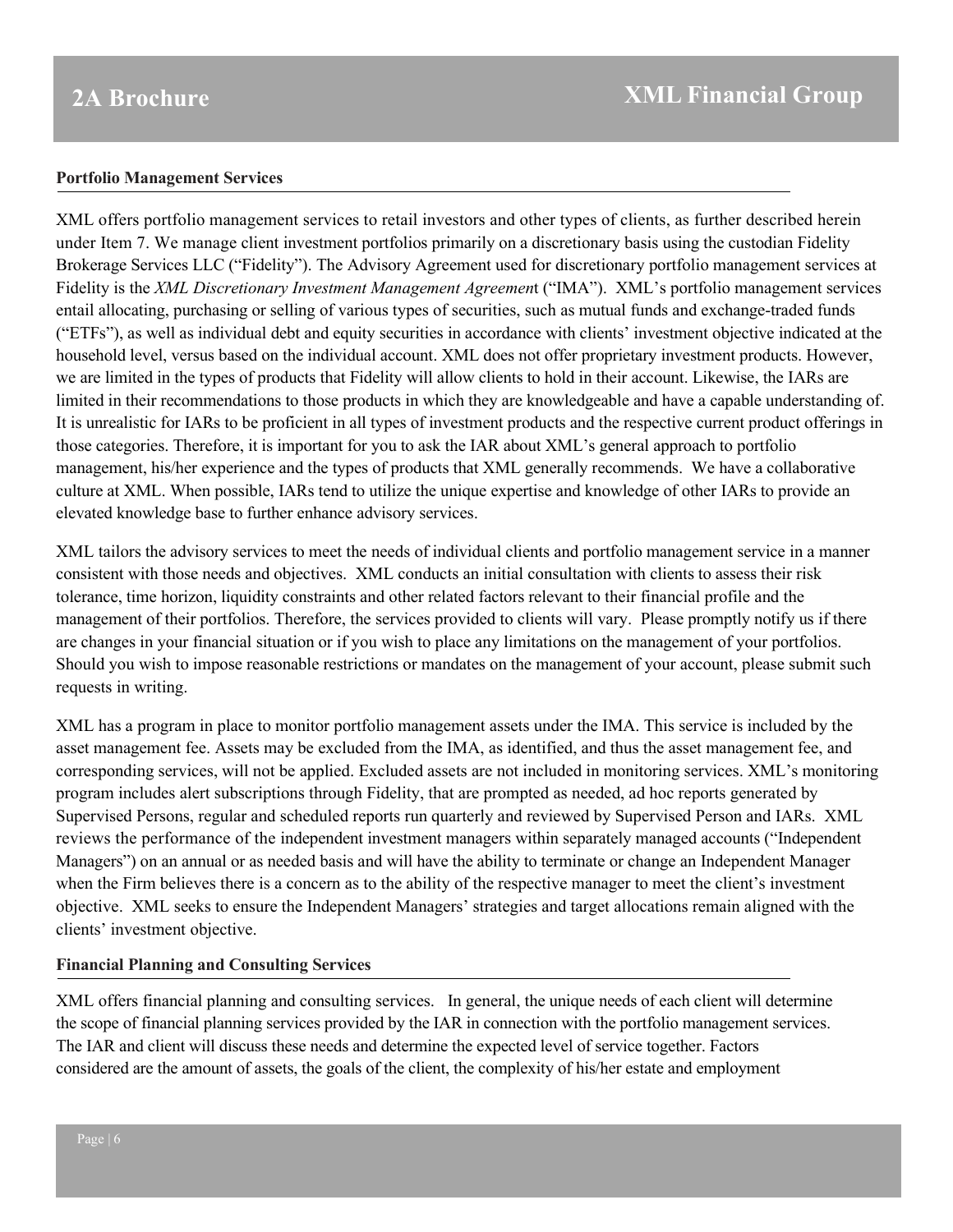situation and other factors such as trusts, educational and retirement account needs. The IAR can then determine if their service would be nominal and included as part of the IMA fee, or if a separate engagement and fee is warranted in addition to the IMA or if a standalone hourly or fixed fee arrangement is appropriate. A broad range of holistic financial planning services, including the following:

- Retirement planning
- Cash flow planning
- Trust and estate planning
- Educational planning
- Insurance planning
- Tax planning

Clients retain discretion over all decisions regarding the implementation of financial planning and consulting recommendations, and are under no obligation to act upon any of the recommendations made by XML or the IAR. Neither XML nor the IAR monitors assets as part of financial planning and consulting services unless specified in writing and agreed to by the IAR. When agreed upon, the IAR can provide advice about a legacy position or other investment held by the client. Clients may engage XML to manage and/or provide advice on certain investment products that are not custodied at Fidelity under XML, such as assets held in employer sponsored retirement plans and qualified tuition plans (i.e., 529 plans). These assets are generally maintained at the custodian designated by the product's provider. In these situations, the IAR recommends the allocation, purchase or sale of positions among the various investment options available within the product, however it will be at the discretion of the client to act upon and provide instructions to the respective product custodian. The client may not provide XML or an IAR with account access rights that enables the ability to effect trades, withdraw or transfer funds or change account documentation delivery methods.

**Prior to initiating a rollover from a qualified plan to an Individual Retirement Account (IRA), XML encourages investors to read "Rollover Consideration" under** *Education and Notices* **on [https://www.xmlfg.com/resources/.](https://www.xmlfg.com/resources/) If you would like materials in a larger font, request a hard copy mailed to you, review this verbally or have any questions, please contact [info@xmlfg.com.](mailto:info@xmlfg.com)** 

### **Retirement Plan Consulting**

XML provides various consulting services to qualified employee benefit plans and their fiduciaries. This suite of institutional services is designed to assist plan sponsors in structuring, monitoring and optimizing their corporate retirement plans. Each engagement is individually negotiated and customized, including the following:

- Plan design and strategy
- Plan review and evaluation
- Executive planning & benefits
- Investment selection
- Plan fee and cost analysis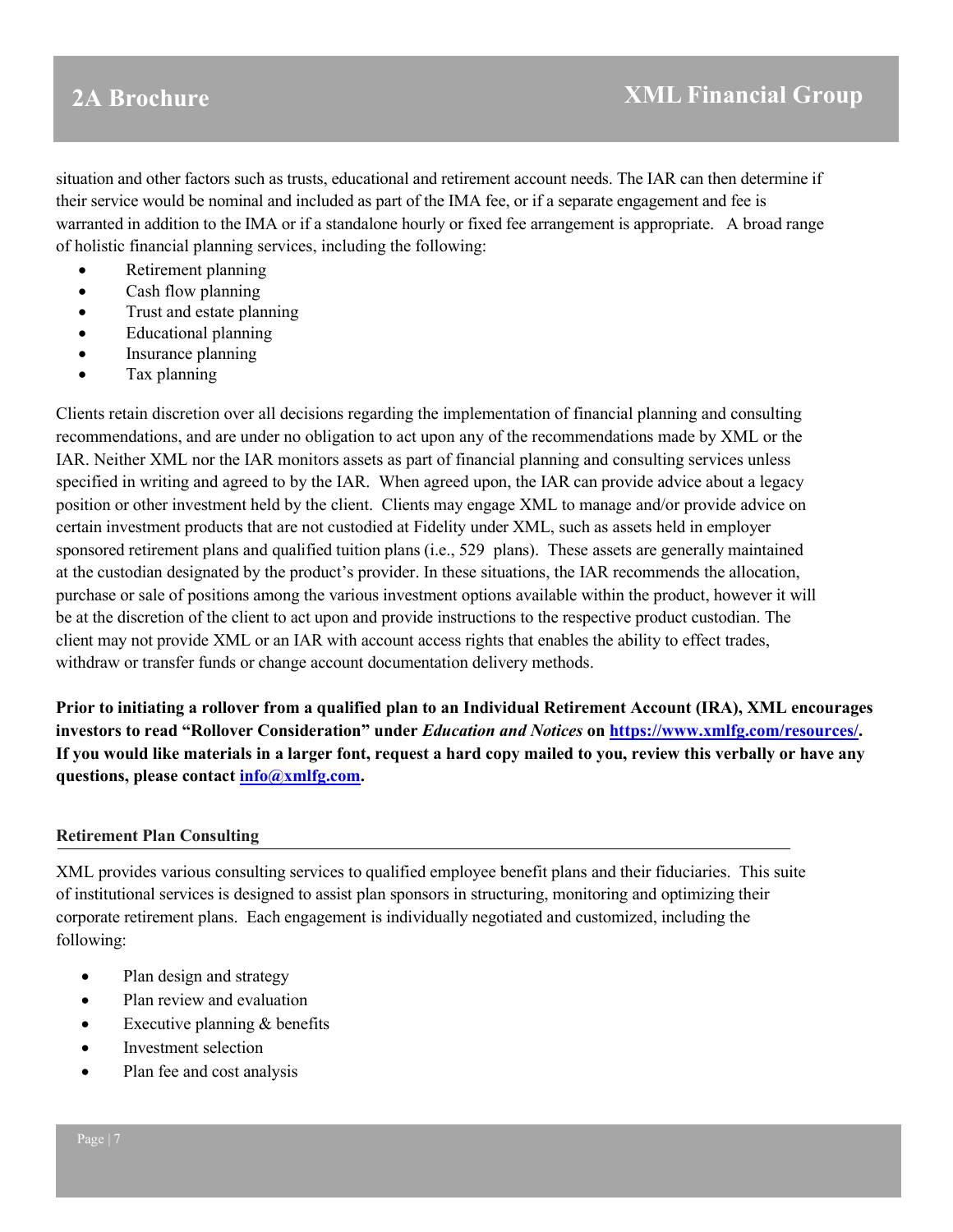- Plan committee consultation
- Fiduciary and compliance
- Participant education

As disclosed in an Advisory Agreement, certain of the foregoing services are provided by XML as a "fiduciary" as defined under Section 3(21)(A)(ii) of the Employee Retirement Income Security Act of 1974, as amended ("ERISA"). XML is a fiduciary with respect to investment management services and investment advice provided to ERISA plan clients, including plan participants. As such, XML is subject to specific duties and obligations under ERISA that include, among other things, prohibited transaction rules which are intended to prohibit fiduciaries from acting on conflicts of interest.

#### **Securities-Based Loan/Collateral Account at Fidelity**

Securities-Based Loan/Collateral Accounts are an optional account service a client engages in with the custodian. These are established in an agreement between Fidelity Brokerage Services, LLC, National Financial Services, LLC, Goldman Sachs Bank USA and each account owner/client. This type of loan uses the eligible securities in their brokerage account as loan collateral and the proceeds of which cannot be used to purchase, carry or trade securities. This type of loan allows investors access to funds without having to sell their investments for personal reasons, such as loans for education, real estate, taxes or other expenses. Such loans, using a client portfolio as collateral or use of options for leverage, has inherent high risks, are not advisable for the majority of clients, and will depend entirely on other client assets, client risk profile and appropriateness. XML is not a party to the contract and receives no compensation for this arrangement. The loan provider will receive interest payments on the loan from the client. Please refer to XML's separate disclosure of conflicts for a related person involved with the Loan provider.

### **Wrap Fee Programs**

<span id="page-7-0"></span>The IARs who are *dually licensed financial professionals*, and registered with the BD are able to offer Wrap Fee Programs through XML. With a Wrap Fee the client pays one annual asset-based management fee as opposed to an annual asset-based management fee to the advisor and an additional asset-based or per transaction charge to the custodian and broker-dealer. The Wrap Fee Program includes; the compensation paid to XML, the IAR, performance reporting, billing of the Wrap Fee Program for XML and custodial transaction charges in accordance with the Wrap Fee Program Agreement ("Program Agreement") and the terms of engagement by XML and the BD – thus the term "wrap" as the fees are considered wrapped together into one annual asset-based management fee paid by the client. The Wrap Fee Program may cost more or less than purchasing such services separately. As the assetbased fee associated with a Wrap Fee Program will include most transaction costs and fees to a broker-dealer who has custody of these assets, they are typically higher than other asset-based advisory fees for other forms of advisory services. **A separate XML Form ADV Part 2A Appendix 1 Wrap Fee Program Brochure ("Wrap Fee Brochure") is available and provided for your consideration of a wrap account. The Wrap Fee Brochure is made available free of charge upon request by using the contact information on the cover page of this document.**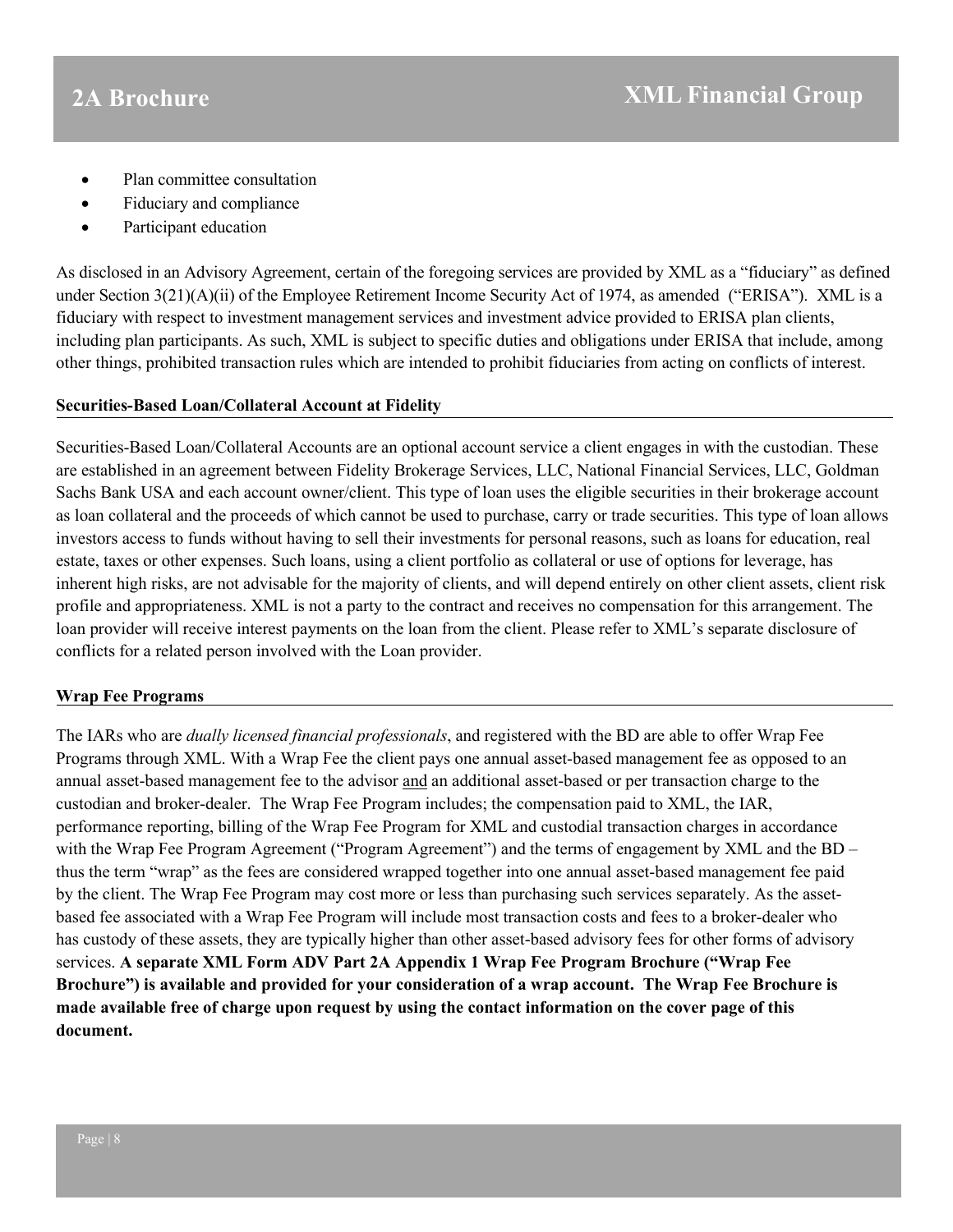## **Item 5. Fees and Compensation**

XML offers advisory services for compensation based on a percentage of assets under management, hourly charges, and fixed fees (other than subscription fees).

#### **A PERCENTAGE OF ASSETS UNDER MANAGEMENT**

#### **Portfolio Management Service**

The principal fees and costs associated with portfolio management services are the XML's annual asset-based management fee. This fee is a percentage, calculated based on the billable assets designated under the XML Discretionary Investment Management Agreement ("IMA") or other advisory program agreement. Custodian transaction fees and account charges, and the underlying investments' expenses, as applicable, are additional costs borne by the client. An asset-based fee creates a conflict in that the higher the billable assets, the higher the fee we will receive. Therefore, XML and the IAR have an incentive to increase the billable assets. This increase in the assets applies to both the increase in value of the assets as well as recommending the engagement of our services or recommending the addition of funds to an established account. IARs must adhere to the investment advisor fiduciary standard and act in the best interest of the client. We mitigate this conflict by enabling the IAR and client to negotiate the asset-based management fee and code assets as non-billable where the IAR or XML deem appropriate. We also established a declining tiered fee schedule. Keep in mind, as your assets grow or decline so does the annual asset management fee XML receives. Your account will be billed regardless of whether your assets increase in value, a common practice in the financial services industry.

### **Asset-based Fee Schedule**

XML has a recommended non-wrap account IMA fee schedule, however the fee is negotiable with the client. The annual asset-based management fee paid by clients will vary among clients depending on the account and household asset levels, complexity of scope and service needs. The IAR considers many factors if adjusting the fee 'off the fee schedule'. This includes, but is not limited to; the amount of assets under management, projected assets, the complexity of the investments, number of accounts, objective, account position composition, pre-existing/legacy client relationship, account retention and special considerations for certain non-profit groups or charitable organizations, relationship interactions, financial planning and consulting considerations, and the expected service level XML and 'household' aggregation. XML allows for clients to create a "household" of their personal and related accounts which can be aggregated for investment objective, portfolio management and fee billing.

The IAR and XML have an inherent conflict when recommending the XML advisory services as there is a financial incentive for us to engage our services with you for assets that we not compensated on or to increase our compensation. We try to mitigate this conflict with training and educating IARs on their fiduciary duty and focus on what is in the best interest of the client. XML, it's employees and the IARs are professionals and it is reasonable to be fairly compensated for their time, guidance, experience, knowledge and opinion, operational support, performance of services, evaluation whether or not to make a recommendation, even if that results in an action, a hold recommendation or no action. Our business model is not the same as a large, online, client directed, self-service operation. Therefore, our pricing is not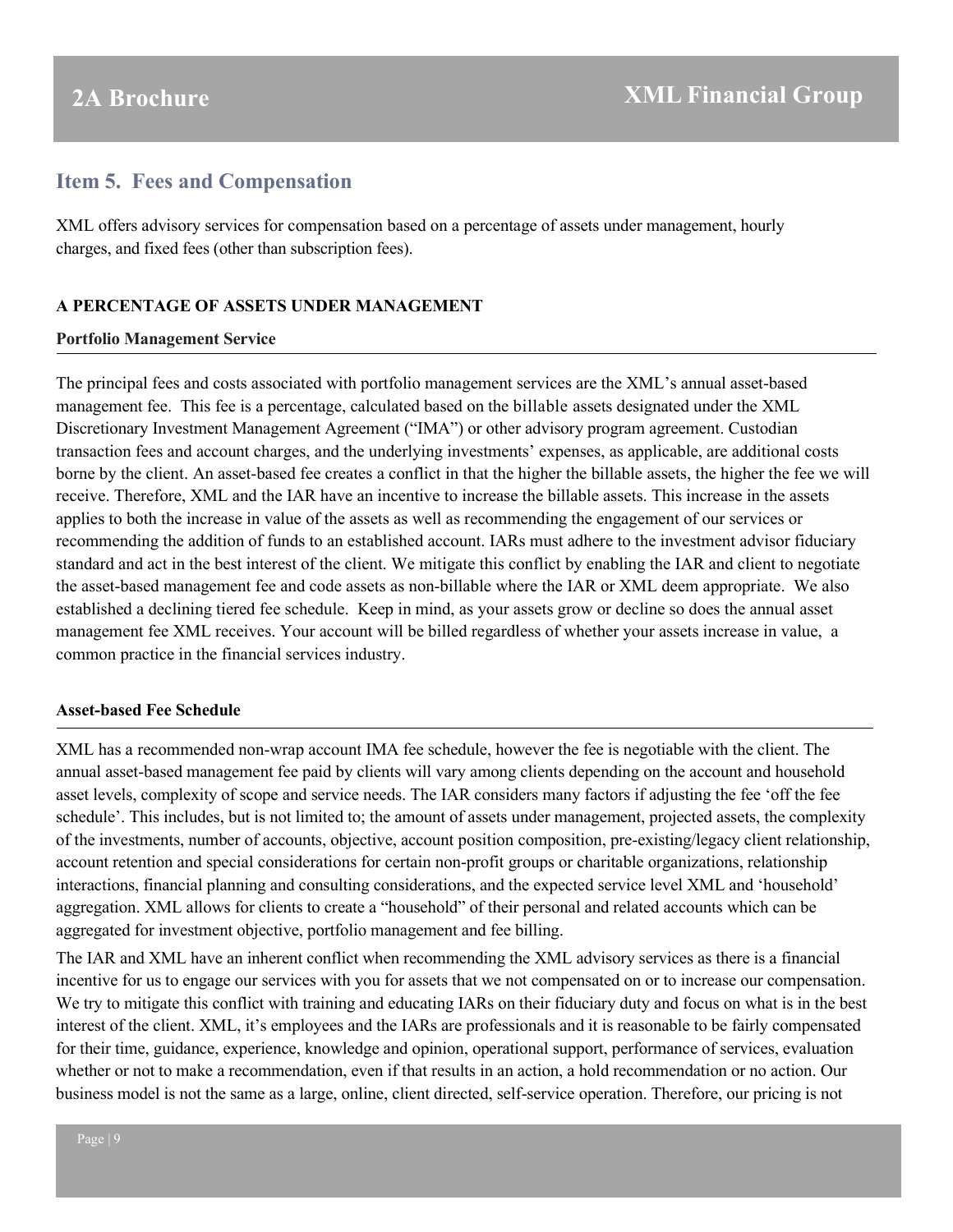comparable to these types of businesses structure and you will pay more in fees and costs for our services provided primarily by employees and professional staff.

The IMA includes an option for a Flat Fee percentage which would therefore not apply to the schedule below. The IMA fee would apply to all accounts listed under the IMA with exceptions specifically noted. Clients who have legacy accounts or transferred to XML as a result of a merger or new advisor joining XML could be subject to a different fee schedule. Note: Employees and family members of the IARs are granted a lower XML asset management fee or waiver of this fee altogether.

| <b>Portfolio Value</b> | <b>Base Fee</b> |
|------------------------|-----------------|
| First \$1,000,000      | 1.25%           |
| Next \$2,000,000       | 1.00%           |
| Next \$1,000,000       | 0.90%           |
| Next \$1,000,000       | $0.80\%$        |
| Next \$1,000,000       | 0.70%           |
| Next \$1,000,000       | 0.60%           |
| Next \$1,000,000       | 0.50%           |
| Next \$1,000,000       | 0.40%           |
| Next \$1,000,000       | $0.30\%$        |
| Next \$1,000,000       | 0.20%           |
| Next \$1,000,000       | 0.20%           |
| Next \$1,000,000       | $0.20\%$        |
| Next \$1,000,000       | 0.20%           |
| Next \$1,000,000       | 0.20%           |
| Above \$15,000,000     | Negotiable      |

With new accounts, the asset-based management fee for the initial quarter is billed in arrears, prorated and based upon the value of assets being managed by the firm at the time the account is funded by such assets. For clarity, fees are assessed on cash and cash equivalents, on accrued but unpaid interest, and on margin or other borrowing balances as included in the market value on which fees are assessed. Please discuss with your IAR any assets/securities in which you feel should not be included as part of the fee calculation and deemed unbillable assets. The fee is then subsequently billed quarterly in advance and is based upon the average daily balance of the assets in the previous quarter. In the event the IMA is terminated, the fee for the final billing period will be prorated, if applicable, through the effective date of the IMA termination and any unearned portion of the fee refunded to the client. A reduction in the asset-based management fee requires XML's approval. An increase in the asset-based management fee would require a new IMA to be executed by you and XML. The IMA allows for varying fee rates to be applied for different types of accounts in a household, such as for 529 plans held directly at the fund companies. If you wish to deviate from this form of payment, that will create an additional burden on the XML operations and would need approval by an XML principal.

#### **Account Additions and Withdrawal Considerations**

Clients who make frequent additions and withdrawals from their account and are able to do so subject to XML's right to terminate the IMA services if the account value falls below a level that we feel is no longer suitable for our services. Per the IMA agreement, the Firm reserves the right to liquidate any transferred securities to or decline to accept securities into your investment account. You may withdraw account assets subject to the usual and customary securities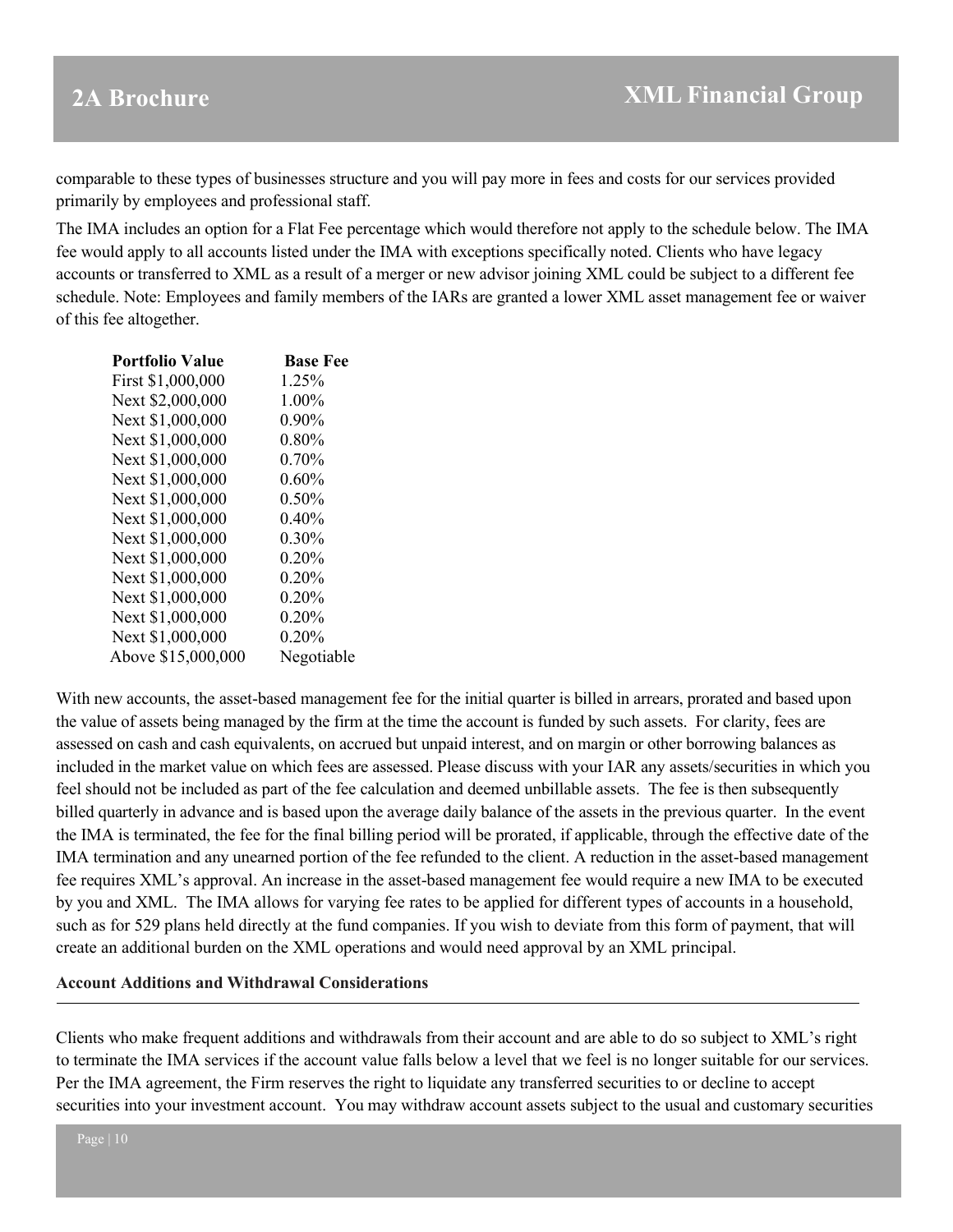settlement procedures. The Firm designs portfolios as long-term investments and the withdrawal of material assets may impair the achievement of your investment objective. XML will consult with you about the options and implications of transferring material funds or securities out of your account. Clients are advised that when transferred securities are liquidated, they will be subject to Fidelity's transaction fee schedule, possibly short-term mutual fund redemption fees, which can be significant, fees assessed at the mutual fund level (e.g., contingent deferred sales charges) and/or tax ramifications.

### **Third Party Manager Services**

XML maintains accounts with the third-party manager, Morningstar Managed Portfolios ("MMP"). MMP is sponsored by Morningstar Investment Services ("MIS") with models of Mutual Fund Portfolios, ETFs, and select Stock Baskets. The annual program fees and transaction costs vary depending on the Portfolio structure, fee plan and custodian selected. In addition to the advisory paid to XML, and partly allocated to your servicing IAR, there is a separate MIS manager charge and custodian transaction charges.

The XML advisory fee for the MMP typically ranges from 0.75% - 1.10% and is negotiated with your IAR, the MIS fee typically ranges from 0.30% – 0.55%. The internal expenses and charges of the individual positions within your account will be borne by you – such as the open end mutual fund and ETF expenses. The custodians have separate brokerage account applications which includes terms, conditions, and a brokerage account agreement. The custodians apply separate transaction charges which can be a per transaction charge or a flat basis point (bps) rate. Refer to the custodial fee schedule for the respective custodian. The specifics of what the fees cover and how they are billed are detailed in the respective Account Proposal, Application and Brokerage Account Custodial Agreement. The Agreement can be terminated at any time (including within five business days of entering into the agreement) without the imposition of any penalty upon written notice by the client or MIS to the other and termination will become effective on receipt of such notice. If the value of an account falls below the minimum size of \$50,000 due to withdrawals or market action, MIS can terminate the account. Any termination by MIS or the client will not, however, affect the liabilities or obligations of the parties incurred or arising from transactions in Fund Shares initiated under the Agreement before such termination. *Please refer to the separate MIS ADV Part 2A Brochure, New Morningstar Managed Portfolios Program Investment Management Agreement, Morningstar Managed Portfolios Fee Schedule and custodian clearing and Fee Schedule.*

### **529 Accounts**

XML is able to offer consulting services for 529 Plans. The consulting fee paid by each client is dependent upon the 529 plan selected, the mutual fund share class of 529 investments and amount of assets held by the account. For clients opening new 529 accounts with institutional or advisory mutual fund share classes, the consulting fee for those assets is generally billed at 0.75% or as negotiated with the client and reflected in the IMA. For clients converting existing 529 accounts that are only invested in brokerage-based class C shares to institutional shares, the consulting fee for those, and future assets, will be billed at 0.75%, or as negotiated with the client and reflected in the IMA. For clients converting existing 529 accounts that are only invested in class A shares to institutional shares, the consulting fee for those, and future assets, will be billed at 0.20%, or as negotiated by the client and reflected in the IMA. For clients converting other types of 529 plan structures the consulting fee will be determined on a case by case basis. Neither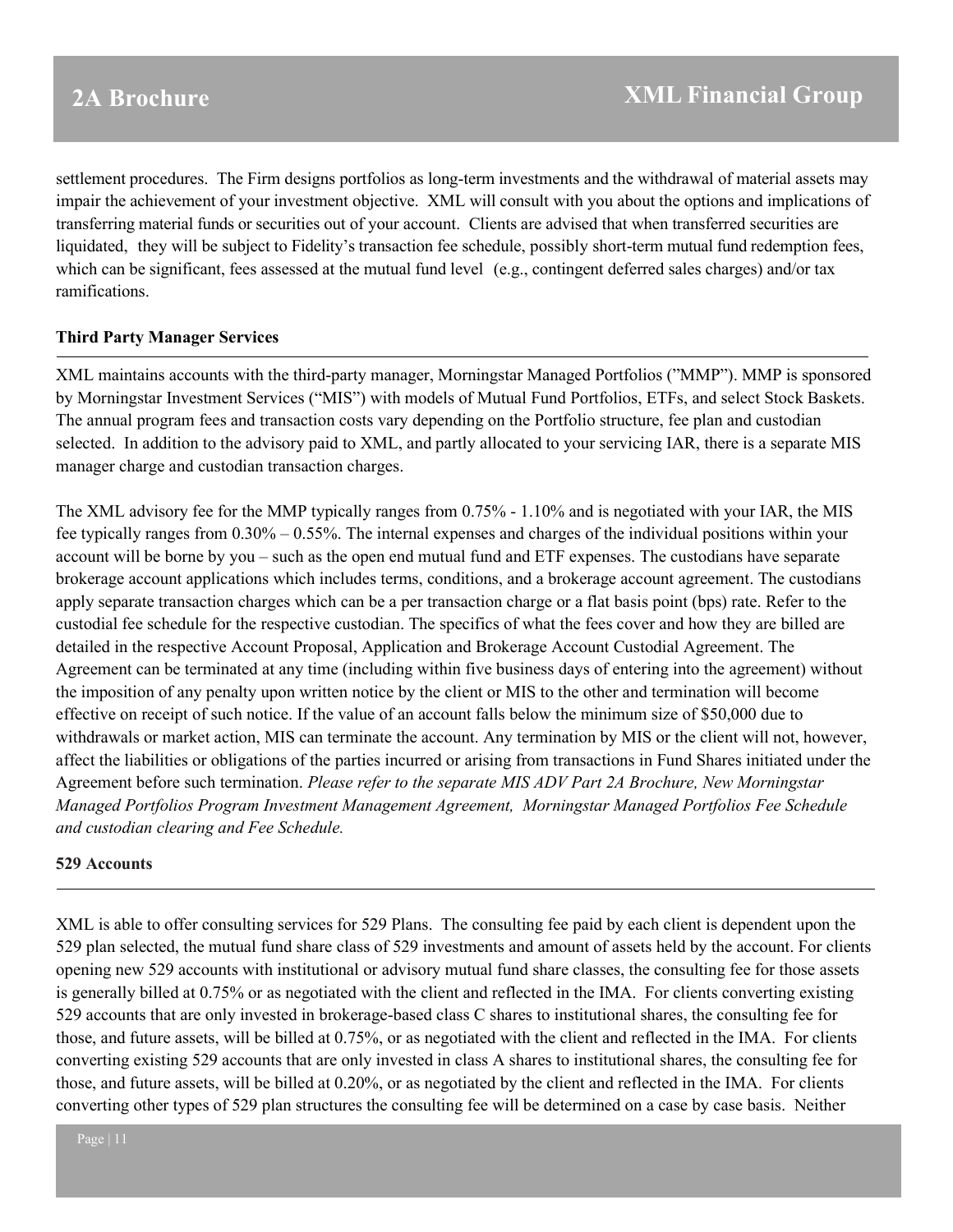XML, nor an IAR, will receive compensation on brokerage/commission paying mutual fund share classes on the same assets the XML asset-based management fee is billed on. The advisory fee applied will vary between clients and will be lower for some clients based on the householding of assets under management with XML.

#### **Direct Fee Debit**

Through the custodial brokerage account agreement and IMA, clients provide XML and/or certain Independent Managers with the authority to directly debit their accounts for the payment of the asset-based management fees. XML calculates the fee and submits the request to deduct the fee, based upon XML's instruction, from client's account and deposits the fees to XML's Firm account at Fidelity. Other fees not covered by the IMA will be paid for separately by the client and directly debited from the account by the custodian.

#### **Use of Margin**

Should you choose to use margin in your account a Margin agreement must be executed with the custodian. There are restrictions on the type of accounts that can utilize Margin. Please consult with your IAR regarding the use of Margin.

### **HOURLY CHARGES AND FIXED FEES**

#### **Financial Planning and Consulting & Retirement Plan Consulting**

Certain client situations will be better suited for XML to charge a fixed fee for financial planning and consulting services. These fees are negotiable, but the typical range is from \$1,000 to \$10,000 annually, depending upon the scope and complexity of the services and the IAR's level of expertise rendering these services. If XML is engaged for portfolio management services under an IMA, XML may offset all or a portion of this fee for those services based upon the amount paid for the financial planning and/or consulting services, at the Firm's suggestion or as negotiated with the client. The terms and conditions of the financial planning and/or consulting engagement are set forth in an invoice or other separate agreement. XML generally requires one-half of the fee (estimated hourly or fixed) payable at the onset of the relationship. The outstanding balance is due upon delivery of the financial plan or completion of the agreed upon services. The Firm will not, however, take receipt of \$1,200 or more in prepaid fees in excess of six months in advance of services rendered. For smaller projects some IARs can provide services on an hourly fee as negotiated and agreed upon by the client. The per hour fee rate ranges from \$100 - \$250/hour, but could be more or less as agreed upon. The fee is billed to the client via an invoice which summarizes the scope of project. The client will then need to initiate the payment according to the invoice instructions. Agreement is necessary from the client before work is commenced.

If the client is not satisfied with the completed service, a full refund of the fee paid, less any out-of-pocket Firm expenses, can be requested in writing to the Firm, Attn: Compliance Department within thirty (30) days of the receipt of completed service. All payments for invoices should be made payable to "XML Financial Group" and mailed per the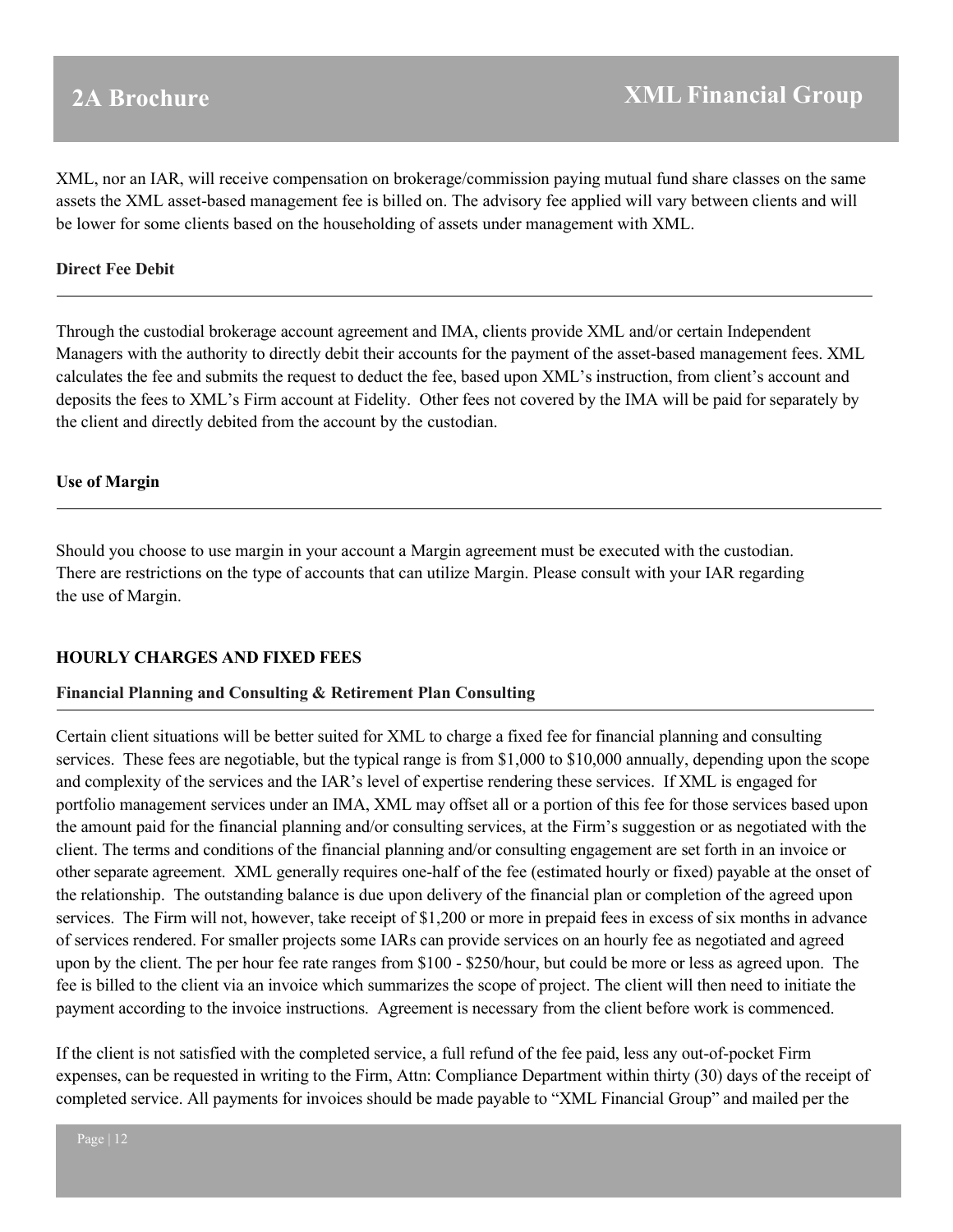invoice instruction to a branch office and not made payable to any Supervised Person.

#### **ADDITIONAL FEES AND EXPENSES**

In addition to XML's annual asset management fee, hourly or fixed fee paid, clients will also incur, and be responsible for, charges imposed by other third parties, such as broker-dealers, custodians, trust companies, banks and other financial institutions (collectively "Financial Institutions"). These additional charges include securities brokerage commissions, transaction fees, custodial fees, fees attributable to alternative assets, fees charged by the Independent Managers, margin costs, charges imposed directly to the investor by a mutual fund or ETF in a client's account, as disclosed in the fund's prospectus (*e.g.*, fund management fees and other fund expenses), odd-lot differentials, transfer taxes, wire transfer and electronic fund fees, and other fees and taxes on the custodial account and securities transactions. The Firm's brokerage practices are described at length in Item 12.

**Expenses of investment products: Mutual fund and exchange traded funds (ETFs)** have annual operating expense that are an additional cost for investors. Even with the use of advisory share classes, these are underlying expenses that are borne by the investor. Please refer to the fund's prospectus to review the respective share class annual operating expenses. These expenses are in addition to XML's annual asset management or advisory fee and custodial transaction charges.

**Fidelity Transaction Fee Schedule (***separate document***).** This schedule applies to accounts custodied at Fidelity through XML. These fees are separate and in addition to XML's annual asset management fee. The Fidelity Transaction Fee Schedule was negotiated between Fidelity and XML, and likely differs, in whole or in part, from the schedule of another investment advisor firm or that Fidelity applies to their retail accounts. This schedule details the transaction charges applied by Fidelity directly to your account. The types of transactions and services this covers include: equity trades placed by XML, mutual fund transaction fees – including Mutual Fund Short-term Trading Fee, fixed income principal or agency based charges, option orders, UIT, margin borrowing rates, alternative investment charges, precious metals related fees, trade-away fees, international dividends/organization fees, wire and account closeout fees. Note that effective November 4, 2019, Fidelity began offering zero transactions charges for certain online equities, ETFs, and options trades, for accounts enrolled in eDelivery. Please read through the notice provided with the Fidelity Transaction Fee Schedule as there are conditions that must be met to obtain this pricing and are exceptions to the policy.

#### **COMPENSATION**

Some IARs are compensated utilizing a base salary, determined in part by the assets they service and their other responsibilities at the Firm. IARs may also be compensated primarily on the assets they manage. This creates a conflict as they have an incentive to increase the amount of assets they service. There is also the potential for the award of a bonus as determined by the CEO . The Firm allows for a non-servicing IARs to receive compensation for client referrals. *Please refer to Item 14. Client Referrals and Other Compensation.* Principals of the Management Company are compensated per the Management Agreement and not directly in a pay-out grid related to the revenue earned in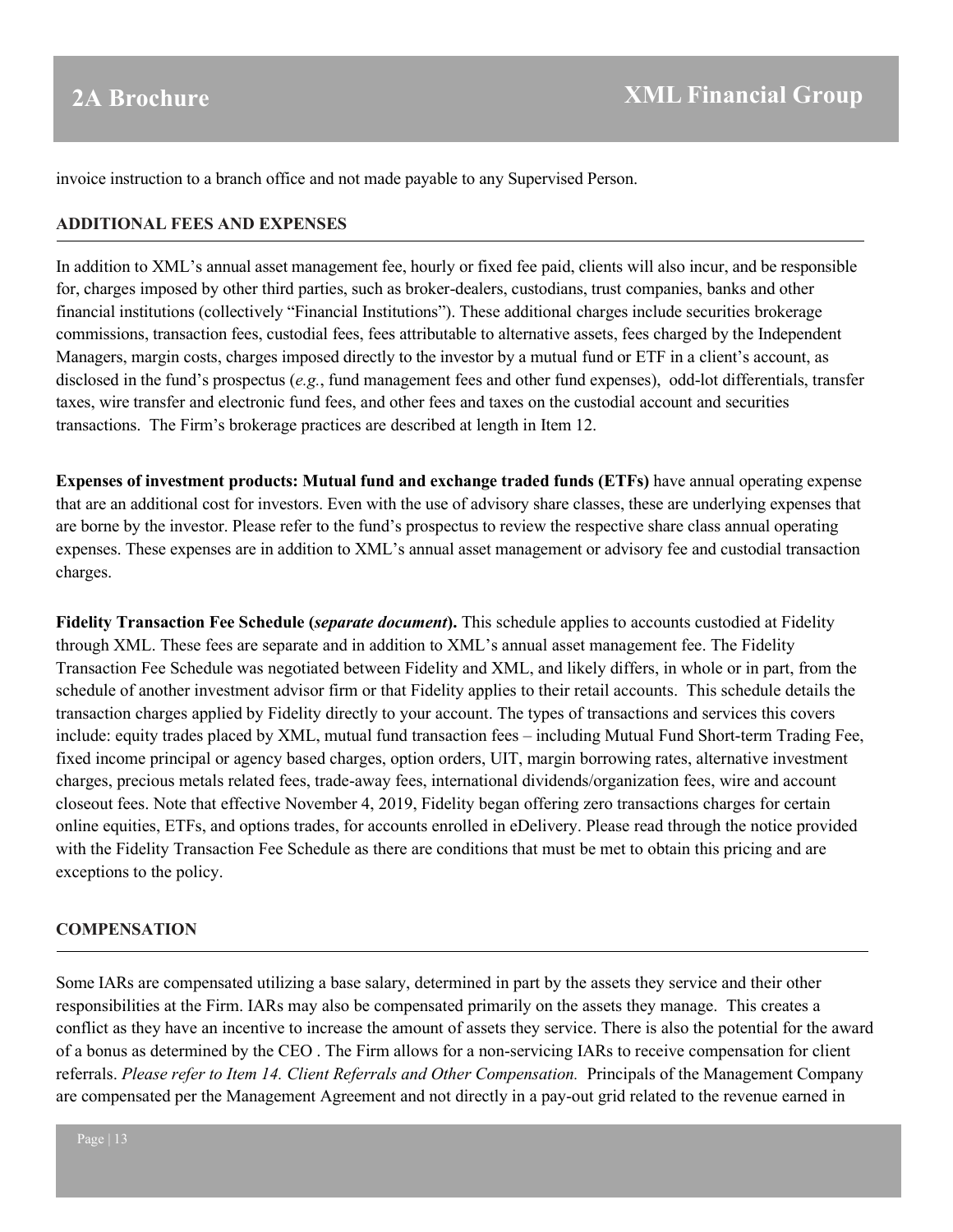their function as an IAR. Their compensation is based on a calculation of the financials for both XML and the BD and is not dependent solely on asst-based management fees. However, this could create a conflict to make decisions at a firm level or situational circumstance that would impact their compensation. IARs who are *dually licensed financial professional* are compensated based on a tiered level pay out on a net percentage basis of both their XML advisory compensation and their compensation earned through the affiliated BD. As their revenue increases so does their percentage payout. The IARs who are *dually licensed financial professionals*, are able to provide securities brokerage products and services under separate commission-based arrangements in their capacity as a registered representative of the BD. IARs who are also insurance producers, are able to offer insurance products in that capacity, both to clients of XML and non-clients of XML. This compensation is separate and in addition to compensation they receive for performing advisory services under XML. See *Item 10. Other Financial Industry Activities and Affiliations* for more information regarding the compensation associated with IAR's providing other products and services. This creates a conflict as they could be incentivized to increase their revenue for their financial gain. The Firm mitigates this by having a heightened supervision system in place for IAR's who are within ten percent of reaching their next tier compensation level. **For more information related to the BD, the services it provides and conflicts of interest refer to XML Securities Form CRS, Reg BI Brochure and other disclosures on [https://www.xmlfg.com/brokerage-services/.](https://www.xmlfg.com/brokerage-services/) Please refer to the IAR 2B Supplements which includes IARs' other business activity and affiliations as applicable.** 

A conflict exists when XML recommends that an ERISA plan participant take a distribution, or transfer/rollover their Plan account, to an Individual Retirement Account (IRA) and engages our advisory services. A conflict exists as XML will receive compensation for such services that it previously was not. XML follows the SEC standards of fiduciary conduct when making such recommendations. **Please refer to the "Rollover Considerations" material located on [https://www.xmlfg.com/resources/.](https://www.xmlfg.com/resources/)**

## <span id="page-13-0"></span>**Item 6. Performance-Based Fees and Side-by-Side Management**

XML does not provide any services for a performance-based fee (i.e., a fee based on a share of capital gains or capital appreciation of a client's assets).

## <span id="page-13-1"></span>**Item 7. Types of Clients**

XML offers advisory services to retail investors. Per the definition of Form ADV Part 3 (Form CRS), retail investors are; a natural person, or the legal representative of such natural person, who seeks to receive or receives services primarily for personal, family or household purposes. This includes individuals, including high net worth individuals, trusts and estates. We also provide services to corporations, business entities, associations, ERISA plans, pension and profit-sharing plans, charitable organizations, and trusts and estates not considered retail investors, as mentioned above. Based on our service model and infrastructure, we feel that retail investors who wish to regularly direct trades, such as on a daily or weekly basis, may not be best suited for discretionary portfolio management services. Likewise, investors with high cashflow demands that create a frequent inflow and outflow of funds place a disproportionally higher operational burden on XML's operations and can inhibit us from providing the portfolio management services to the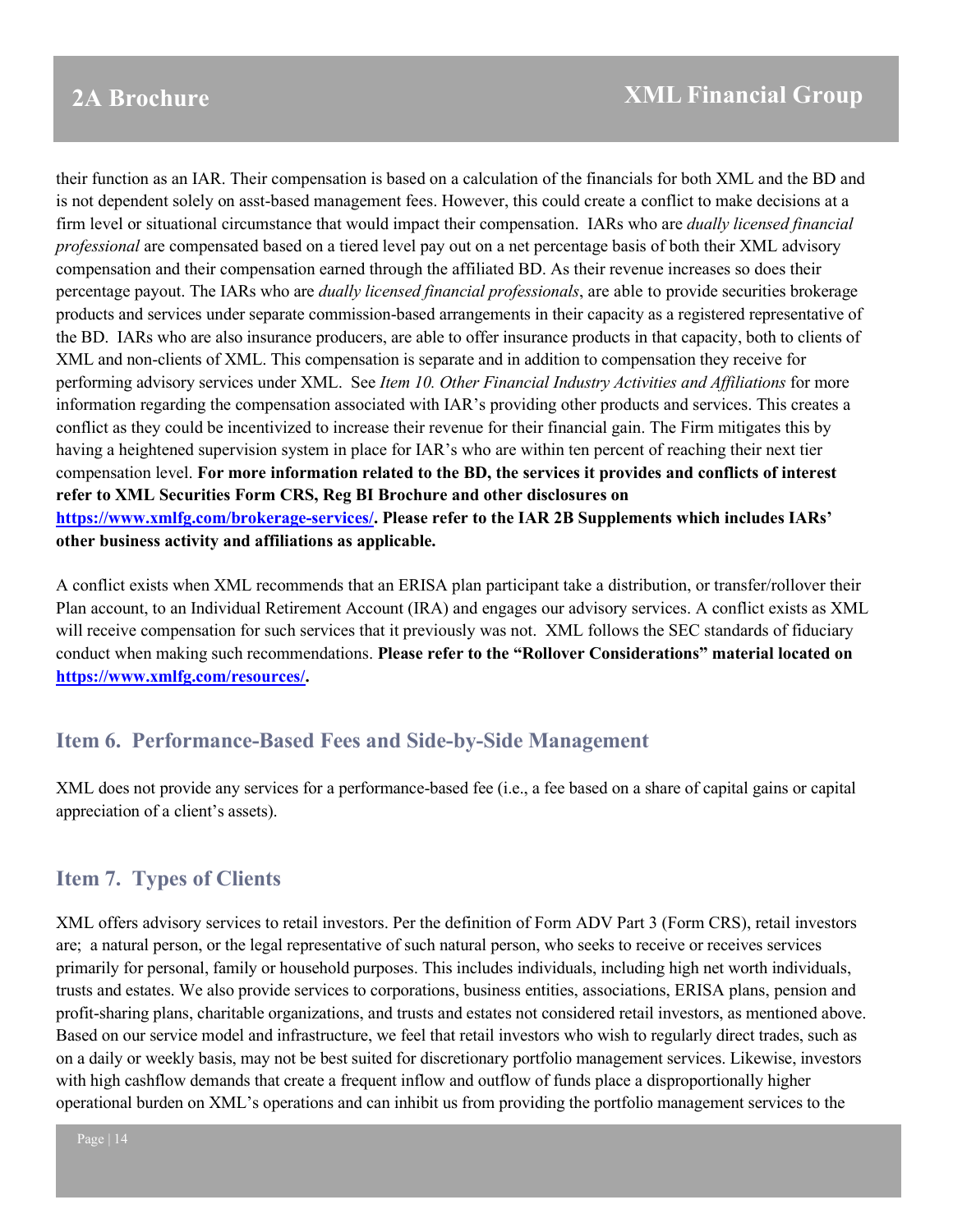best of our ability.

### **Limitations in Service**

Should a client move to a state or jurisdiction which the Firm, our IAR or the custodian is not approved to conduct business or whereby is not exempt from registration, we reserve the right to suspend advisor services or temporarily reassign services internally to another IAR until proper license or registration approvals are in effect or notify you that we will be unable to service your accounts. Our restrictions in our services and to whom we can provide services to will also be affected by changes in regulations, per policies of the Firm and the custodians. IARs may be unable to make recommendations or discuss securities of which they are in possession of material non-public information, become an affiliate of XML, restrictions regarding the type of products we are able to recommend in certain types of accounts, certain products we are not registered to offer, or other such restriction, such as by Executive Order or other condition outside our control. There are restrictions for clients who move outside the United States (Offshore Customers). We defer to the applicable custodian regarding their policies and procedures. XML is not affiliated with or agents of National Financial Services (NFS) or Fidelity Brokerage Services (FBS). Nothing here in is an offer or solicitation of any security, product or service in any jurisdiction where their offer or sale would be contrary to local law or regulation.

We also reserve the right not to accept funds of which we have a concern violate Anti-Money-Laundering laws such as those administered by the Financial Crimes Enforcement Network (FinCEN).

#### **Model Act to Protect Vulnerable Adults from Financial Exploitation**.

We have policies and procedures in place to address situations in which we have a reasonable belief that financial exploitation of a vulnerable individual has occurred, is occurring, has been attempted or will be attempted. We take measures to meet the immunity conditions provided by the Senior Safe Act. We will refer to SEC regulations and respective state and county laws applicable to the individual regarding addressing such matters.

### **Trusted Contact**

We urge all clients to provide us with a trusted contact. A 'trusted contact' is an individual authorized by an investor to be contacted by their financial firm in limited circumstances. These circumstances would include concerns about activity in the investor's account or if the firm has been unable to reach the investor after numerous attempts. A trusted contact may be a family member, attorney, accountant or another reliable third party; investors may establish more than one trusted contact and may add or change a trusted contact at any time. A trusted contact cannot receive account balance information, make trades in your account and cannot make decisions about your account unless separate authorization is implemented. For more information go to the Education page on https://www.xmlfg.com/resources/.

## <span id="page-14-0"></span>**Item 8. Methods of Analysis, Investment Strategies and Risk of Loss**

#### **Methods of Analysis and Investment Strategies**

XML utilizes technical and fundamental methods of analysis. Fundamental analysis involves an evaluation of the fundamental financial condition and competitive position of a particular investment. For XML the technical process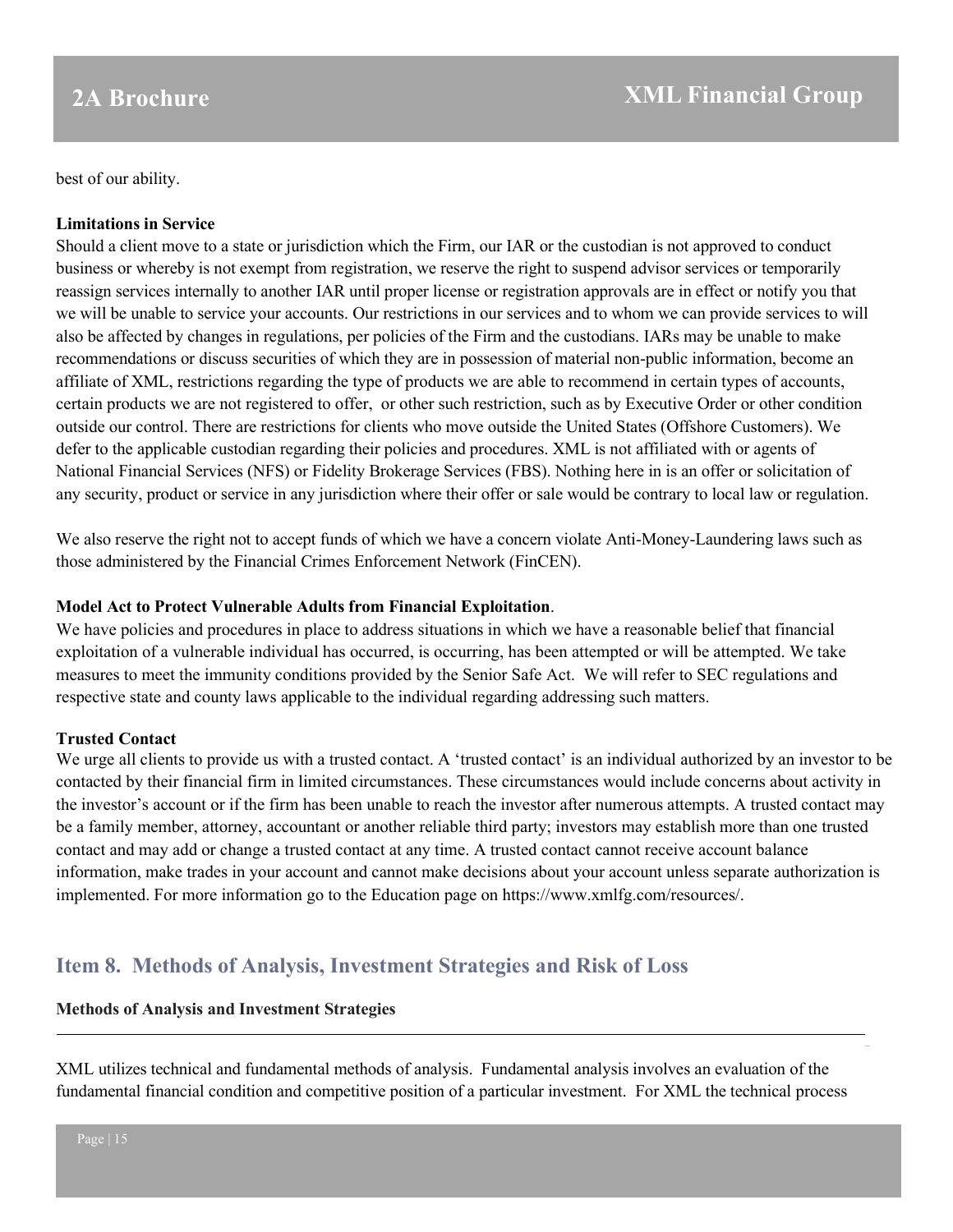typically involves multiple analytical measurements. Some of those measures might include past performance, style drift, allocation of assets and sector rotation. XML may incorporate stocks into the recommendation of portfolio allocations as well and it we feel are in-line with the stated investment objective. The Firm may use outside, independent research to determine the technical and fundamental characteristics of any individual company. XML looks for companies that might be out of favor and pay healthy dividends or solid growth companies.

For IARs who manage client assets via separate accounts, they conduct their own independent research and review of a respective manager to assess the manager's suitability for the individual client that is recommended. They have developed their own areas of expertise and have individual style preferences. This research involves all or a combination of utilizing reputable third-party research reports and rating services, publications about the managers, commentary provided by the manager, the IAR's own experiences, and review of prospectus materials. Investing involves risk including the risk of loss that you should be prepared to bear. IAR's provide investment advice based on your unique needs and circumstances. As part of this process, consideration is based on several factors when developing investment strategies and analyzing specific securities, categories, products or types of investment vehicles. Generally, methods of analysis include; industry research reports, subscription ranking and reporting services, public reports, material provided by the investment company, discussions with product providers, personal experience and further education by attending industry events, both in person and held virtually. You should review the prospectus, offering memoranda, or other documents that you have received due to your participation in an investment which set out more details and information related to the respective investment's risks.

Neither XML nor the IAR can guarantee that your investments will result in your financial gain. Likewise, the skills and areas of expertise of the IARs differ. Their individual experience and knowledge will evolve through the course of your relationship. Neither XML nor the IAR can predict how an investment will perform. IARs can only base their recommendation with what they know and are presented with at the point in time that a recommendation is made. We caution investors who reflect on investment decisions with the benefit of hindsight.

#### **Risks of Loss**

Different types of investments and strategies involve varying degrees of risk. It should not be assumed that future performance of any specific investment or investment strategy, including the investments and/or investment strategies recommended by XML or an IAR, will be profitable or equal to any specific performance level. Please include the following risks in your considerations regarding engaging services and investment decisions.

#### *Capital Risk*

Capital risk is one of the most basic, fundamental risks of investing; it is the risk that you may lose 100 percent of your money. All investments carry some form of risk and the loss of capital is generally a risk for any investment instrument.

#### *Credit Risk*

Credit risk can be a factor in situations where an investment's performance relies on a borrower's repayment of borrowed funds. With credit risk, a client can experience a loss or unfavorable performance if a borrower does not repay the borrowed funds as expected or required. Investment holdings that involve forms of indebtedness (i.e. borrowed funds) are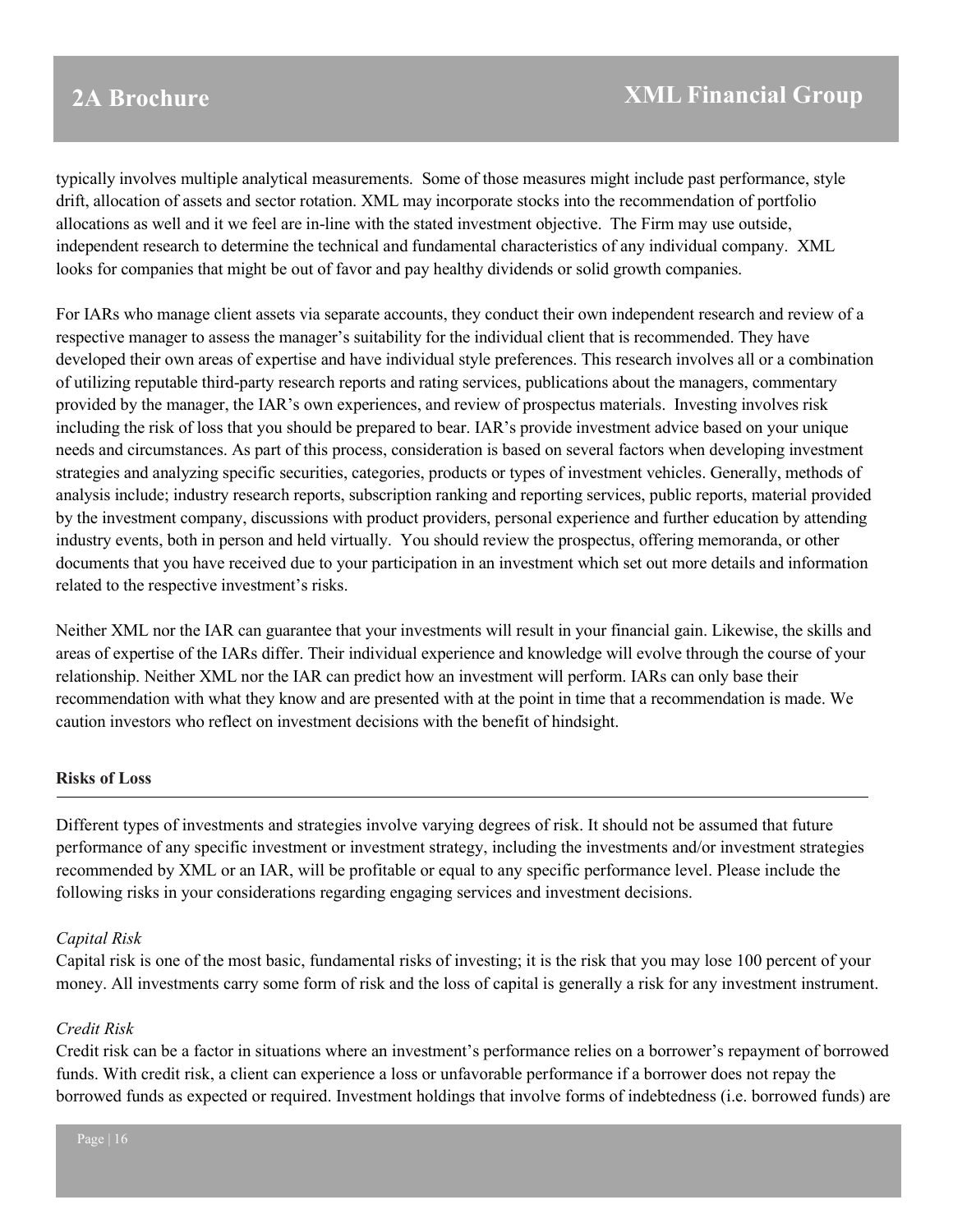### subject to credit risk.

### *Currency Risk*

Fluctuations in the value of the currency in which your investment is denominated may affect the value of your investment and thus, your investment may be worth more or less in the future. All currency is subject to swings in valuation and thus, regardless of the currency denomination of any particular investment owned, currency risk is a realistic risk measure. Currency risk is generally a much larger factor for investment instruments denominated in currencies other than the most widely used currencies (U.S. dollar, British pound, Euro, Japanese yen, etc.).

### *COVID-19*

The transmission of COVID and efforts to contain its spread have resulted in border closings and other travel restrictions and disruptions, market volatility, disruptions to business operations, supply chains and customer activity and quarantines. With widespread availability of vaccines, the U.S. Centers for Disease Control and Prevention has revised its guidance, travel restrictions have started to lift, and businesses have reopened. However, the COVID pandemic continues to evolve and the extent to which our investment strategies will be impacted will depend on various factors beyond our control, including the extent and duration of the impact on economies around the world and on the global securities and commodities markets. Volatility in the U.S. and global financial markets caused by the COVID pandemic may continue and could impact our firm's investment strategies.

Although currently there has been no significant impact, the COVID outbreak, and future pandemics, could negatively affect vendors on which our firm and clients rely and could disrupt the ability of such vendors to perform essential tasks.

### *Economic Risk*

The prevailing economic environment is important to the health of all businesses. Some companies, however, are more sensitive to changes in the domestic or global economy than others. These types of companies are often referred to as cyclical businesses. Countries in which a large portion of businesses are in cyclical industries are thus also very economically sensitive and carry a higher amount of economic risk. If an investment is issued by a party located in a country that experiences wide swings from an economic standpoint or in situations where certain elements of an investment instrument are dependent on dealings in such countries, the investment instrument will generally be subject to a higher level of economic risk.

### *Financial Risk*

Financial risk is represented by internal disruptions within an investment or the issuer of an investment that can lead to unfavorable performance of the investment. Examples of financial risk can be found in cases like Lehman Brothers and Enron or many of the "dot com" companies that were caught up in a period of extraordinary market valuations that were not based on solid financial footings of the companies.

### *Higher Trading Costs*

For any investment or strategy that involves active or frequent trading, you may experience higher than usual transactionrelated costs. Higher transaction-related costs can negatively affect overall investment performance.

#### *Inflation Risk*

Inflation risk involves the concern that in the future, your investment or proceeds from your investment will not be worth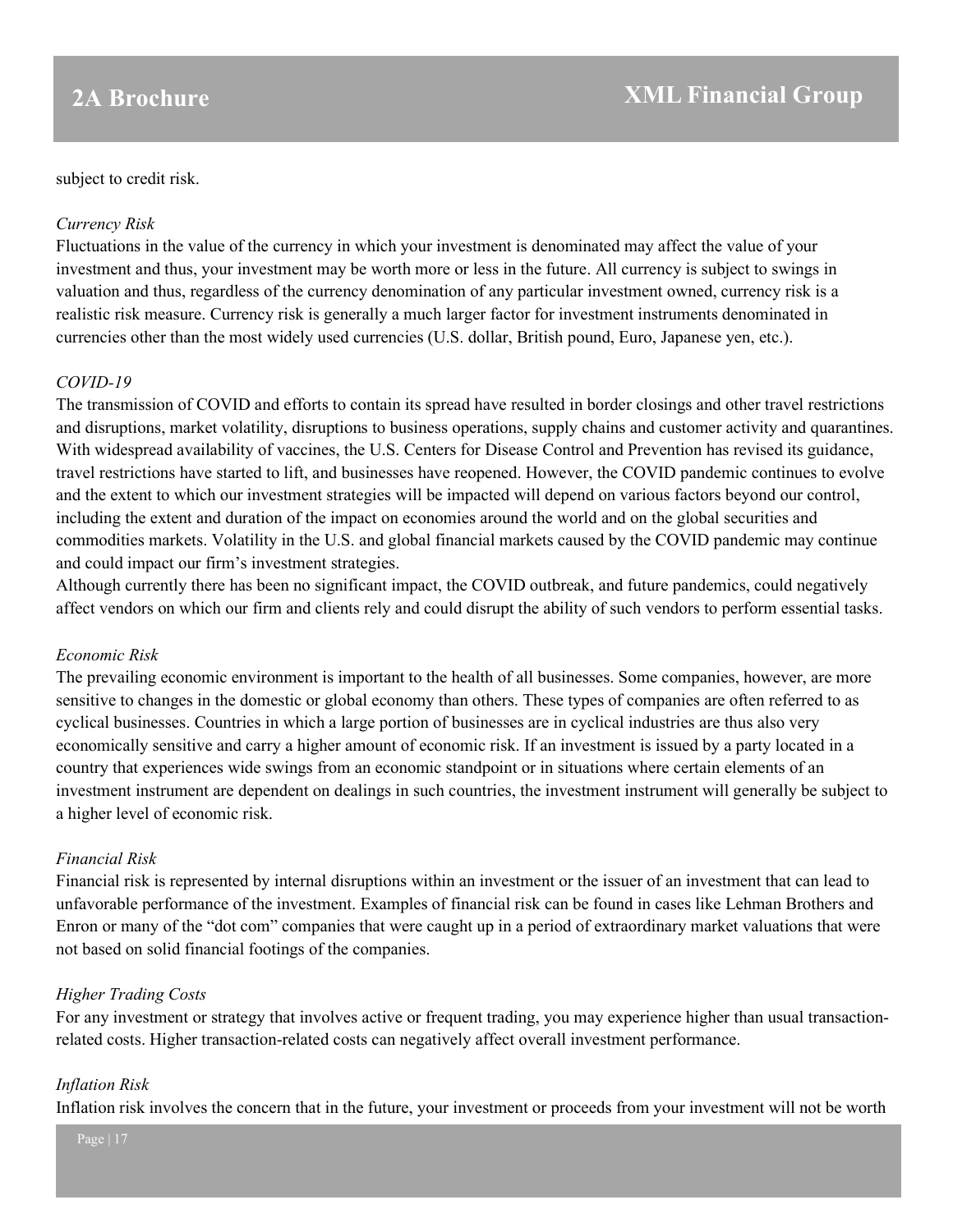what they are today. Throughout time, the prices of resources and end-user products generally increase and thus, the same general goods and products today will likely be more expensive in the future. The longer an investment is held, the greater the chance that the proceeds from that investment will be worth less in the future than what they are today. Said another way, a dollar tomorrow will likely get you less than what it can today.

#### *Interest Rate Risk*

Certain investments involve the payment of a fixed or variable rate of interest to the investment holder. Once a client has acquired the rights to an investment that pays a particular rate (fixed or variable) of interest, changes in overall interest rates in the market could affect the value of the interest-paying investment(s) they hold. In general, changes in prevailing interest rates will have an inverse relationship to the value of existing, interest paying investments. In other words, as interest rates move up, the value of an instrument paying a particular rate (fixed or variable) of interest will go down. Likewise, the reverse is generally true as well.

#### *Legal/Regulatory Risk*

Certain investments or the issuers of investments may be affected by changes in state or federal laws or in the prevailing regulatory framework under which the investment instrument or its issuer is regulated. Changes in the regulatory environment or tax laws can affect the performance of certain investments or issuers of those investments and thus, can have a negative impact on the overall performance of such investments.

### *Leveraged Exchange Traded Funds ("Leveraged ETFs")*

Because the effects of leverage are compounded over time with leveraged ETFs, the long-term returns generated by these ETFs do not simply mirror the returns of the index or asset class they are designed to track. Periods of volatility can cause leveraged ETFs to severely underperform relative to the asset or index they track. Leveraged ETFs amplify daily returns and can help traders generate outsized returns and hedge against potential losses. A leveraged ETF's amplified daily returns can trigger steep losses in short periods of time, and a leveraged ETF can lose most or all of its value. Shares of leveraged ETFs are traded in the open market like a stock. Some leveraged ETFs are not heavily traded, meaning that your ability to buy or sell shares in a leveraged fund may be constrained. Investing in a leveraged ETF can confer indirect exposure to derivatives contracts. Because they utilize derivatives to boost returns, leveraged ETFs are less likely to closely track the underlying index or asset.

#### *Liquidity Risk*

Certain assets may not be readily converted into cash or may have a very limited market in which they trade. Thus, you may experience the risk that your investment or assets within your investment may not be able to be liquidated quickly, thus, extending the period of time by which you may receive the proceeds from your investment. Liquidity risk can also result in unfavorable pricing when exiting (i.e. not being able to quickly get out of an investment before the price drops significantly) a particular investment and therefore, can have a negative impact on investment returns.

#### *Margin Risk*

• You can lose more funds than you deposit in a margin account. A decline in value of securities that are purchased on margin require you to provide additional funds to the custodian holding your margin account in order to avoid a forced sale of those securities or other securities in your account.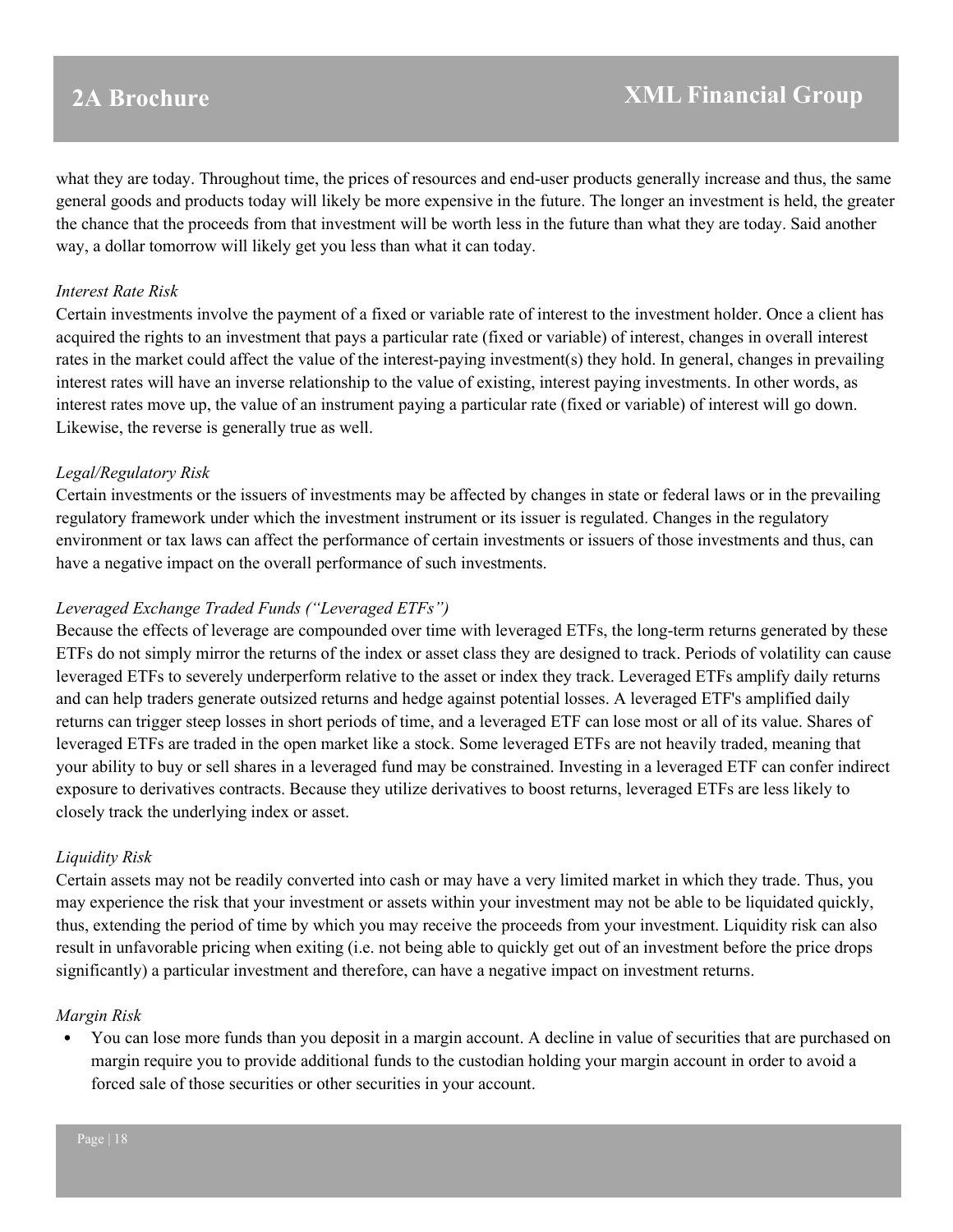- The custodian holding your margin account can force the sale of securities in your margin account. If the equity in your account falls below the margin maintenance level required by law or below the custodian's "house" requirement, the custodian can sell the securities in your account to cover the margin deficiency. You will be responsible for any shortfall in the account after such sale.
- Securities can be sold without contacting you prior to sale. Some clients mistakenly believe they must be contacted before a margin call becomes valid and that securities in their accounts cannot be liquidated to meet the call unless they have been contacted ahead of time. Most firms will attempt to notify you of margin calls; however, they are not required to do so. Even if the custodian has contacted you to provide a specific date by which you can meet a margin call, the custodian can still take necessary steps to protect its financial interests, including immediately selling the securities without notice to you.
- Unless you promptly respond to a notice call and direct your IAR which security to sell, you are not entitled to choose which securities in your margin account are liquidated or sold to meet your margin call. Because the securities are used as collateral for the margin loan, the custodian of your account has the right to decide which securities to sell in order to protect its interests.
- The custodian can increase its "house" maintenance requirements at any time and is not required to provide you with advance, written notice. These changes in policy can take effect immediately and may result in the issuance of a margin maintenance call. Your failure to satisfy this call may cause a forced liquidation in your account.
- You are not entitled to an extension of time on a margin call. While an extension of time to meet margin requirements may be available to clients under certain conditions, a client does not have the right to the extension.
- **Refer to the Margin Disclosure Statement provided by the BD at** <https://www.xmlfg.com/brokerage-services/>

#### *Market Risk*

The market value of an investment will fluctuate as a result of the occurrence of the natural economic forces of supply and demand on that investment, its particular industry or sector, or the market as a whole. Market risk may affect a single issuer, industry or sector of the economy or may affect the market as a whole. Market risk can affect any investment, or the underlying assets or other instruments held by or traded within that investment instrument.

### *Operational Risk*

Operational risk can be experienced when an issuer of an investment product is unable to carry out the business it has planned to execute. Operational risk can be experienced as a result of human failure, operational inefficiencies, system failures, or the failure of other processes critical to the business operations of the issuer or counter party to the investment.

#### *Past Performance*

Charting and technical analysis are often used interchangeably. Technical analysis generally attempts to forecast an investment's future potential by analyzing its past performance and other related statistics. In particular, technical analysis frequently involves an evaluation of historical pricing and volume of a particular security for the purpose of forecasting where future price and volume figures may go. As with any investment analysis method, technical analysis runs the risk of not knowing the future and thus, clients should realize that even the most diligent and thorough technical analysis cannot predict or guarantee the future performance of any particular investment instrument or issuer.

#### *Strategy Risk*

There is no guarantee that the investment strategies discussed in this document will work under all market conditions and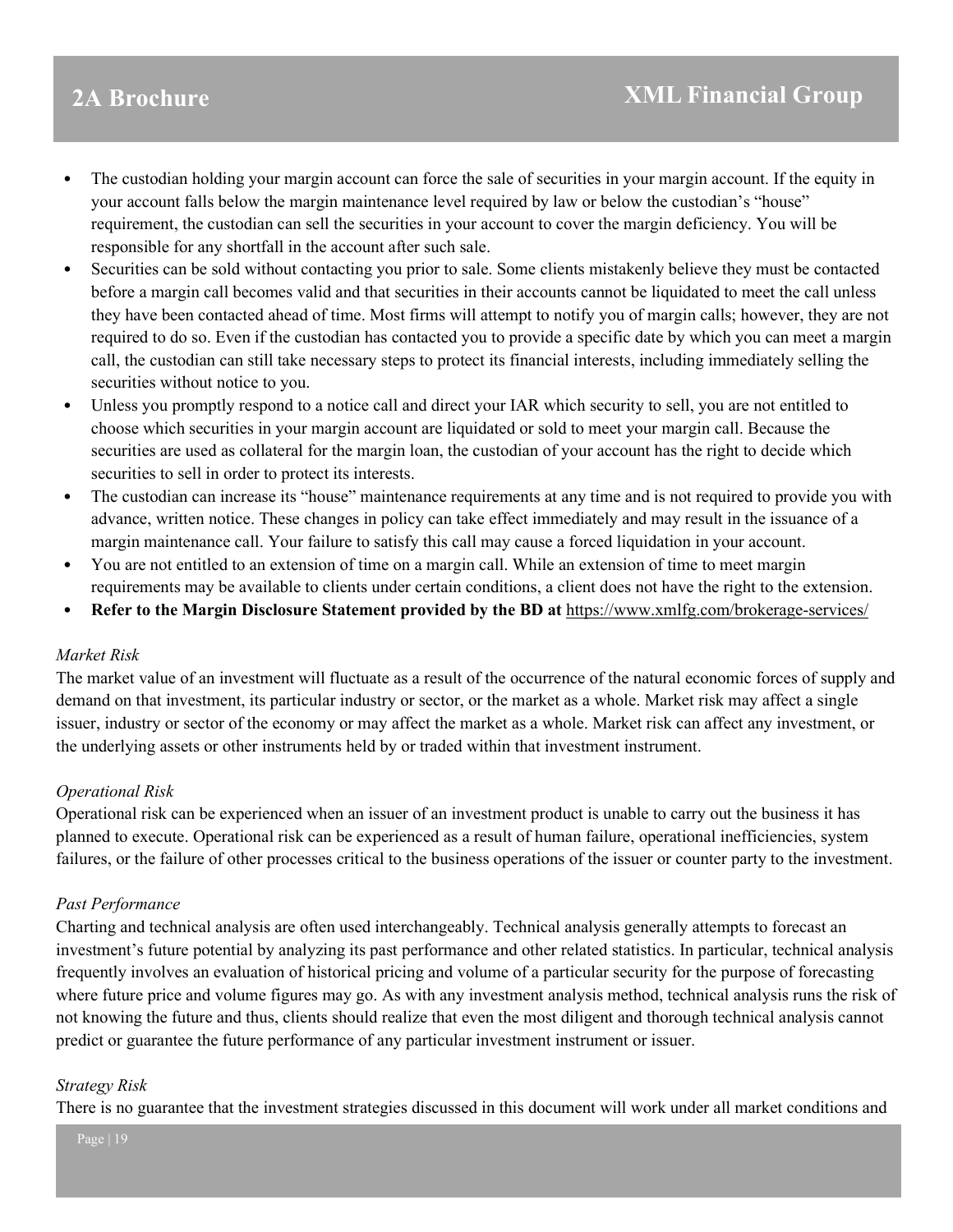you should evaluate your ability to maintain any investment you are considering in light of your own investment time horizon. Investments are subject to risk, including possible loss of principal.

#### *Structured Notes*

A structured note is a hybrid security. It combines the features of multiple different financial products into one. They combine bonds and additional investments to offer the features of both debt assets and investment assets. Structured notes aren't direct investments, but rather they're derivatives. This means they track the value of another product. The return on a structured note depends on the issuer repaying the underlying bond and paying a premium based on the linked asset. Despite their unique ability to combine safety with returns, structured notes have plenty of risk. Here are a few reasons to exercise caution with structured notes:

Apparent Security -The bond component of a structured note can make this product seem more secure than it actually is. The bond portion of many structured notes might guarantee only a portion of your money back. It might also guarantee just a base return if the rest of the investment goes well.

Market Risk*-* The derivative portion of structured notes are exposed to the risk of whatever market they are tied to. Your return comes entirely from investment performance. Your principal may be in the balance as well. *A*ll investment carries risk. Linking the note to more speculative or exotic products can magnify that risk significantly.

Complexity *-* commodity futures and foreign currency bundles can be extremely complex.

Liquidity and Call Provisions *-* Your money is locked up in a structured note until the bond matures. There *may not be* a market to resell a structured note*.* However, the bond issuer can include a call provision that recalls the structured note before maturity if it's losing money. You can then lose your money if the derivative portion performs poorly. If that derivative performs well, the issuer can recall the note before you are able to collect a return.

#### *Investment-specific Risks*

There is no single type of investment instrument that one can predominantly recommend, however, please be mindful that all investments carry some form and degree of risk. Certain types of investments carry greater types and levels of risk than others and clients should make sure that they fully understand not only the investment product itself but also the inherent risk factors associated with such products.

#### *Risks Related to Options*

- *Call Options*. The seller (writer) of a call option which is covered (i.e., the writer holds the underlying security) assumes the risk of a decline in the market price of the underlying security below the purchase price of the underlying security less the premium received and gives up the opportunity for gain on the underlying security above the exercise price of the option. The seller of an uncovered call option assumes the risk of a theoretically unlimited increase in the market price of the underlying security above the exercise price of the option. The securities necessary to satisfy the exercise of an uncovered call option may be unavailable for purchase, except at much higher prices, thereby reducing or eliminating the value of the premium. Purchasing securities to cover the exercise of an uncovered call option can cause the price of the Securities to increase, thereby exacerbating the loss. The buyer of a call option assumes the risk of losing its entire premium investment in the call option.
- *Put Options.* The seller (writer) of a put option which is covered (i.e., the writer has a short position in the underlying security) assumes the risk of an increase in the market price of the underlying security above the sales price (in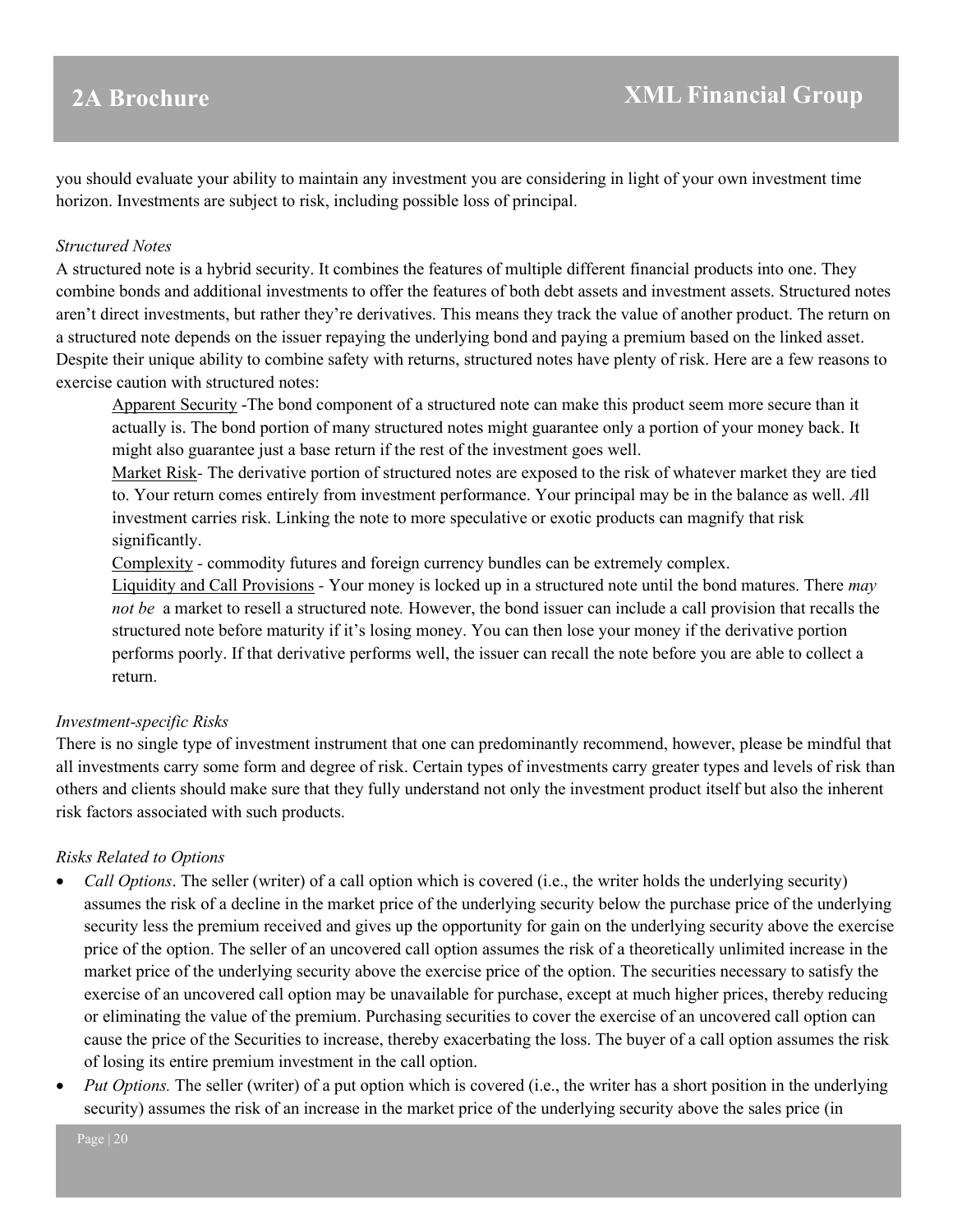establishing the short position) of the underlying security plus the premium received, and gives up the opportunity for gain on the underlying security if the market price falls below the exercise price of the option. The seller of an uncovered put option assumes the risk of a decline in the market price of the underlying security below the exercise price of the option. The buyer of a put option assumes the risk of losing its entire investment in the put option.

- *Index or Index Options.* The value of an index or index option fluctuates with changes in the market values of the assets included in the index. Because the value of an index or index option depends upon movements in the level of the index rather than the price of a particular asset, whether the investor will realize appreciation or depreciation from the purchase or writing of options on indices depends upon movements in the level of instrument prices in the assets generally or, in the case of certain indices, in an industry or market segment, rather than movements in the price of particular assets.
- *Time Decay* All options have some kind of time value factored into them, and typically the longer they have until expiration the higher that time value is. Therefore, options will always be losing some of their value as time goes on. Of course, this doesn't mean that they always go down in value, but time decay can negatively impact the value of any option that is held onto.
- *Liquidity* Because there are so many different types of options, it's quite possible that any particular option might only be traded in very low volume. This can make it difficult to make the required trades at the right prices.

**[The Characteristics and Risks of Standardized Options](https://www.theocc.com/Company-Information/Documents-and-Archives/Publications) booklet and supplements are written and published by The Options Clearing Corporation and must be provided to an investor prior to buying or selling options contracts. This booklet explains the purposes and risks of options transactions.** The booklet and supplements are offered free of charge and are available by asking your IAR or contact us at  $info(\alpha xm|fg.com)$ . We encourage clients to read this booklet if they will be investing in options. Please learn more about options at the Options Industry Council at https://www.optionseducation.org/.

### *Mutual Funds and ETFs*

An investment in a mutual fund or ETF involves risk, including the loss of principal. Mutual fund and ETF shareholders are necessarily subject to the risks stemming from the individual issuers of the fund's underlying portfolio securities. Such shareholders are also liable for taxes on any fund-level capital gains, as mutual funds and ETFs are required by law to distribute capital gains in the event they sell securities for a profit that cannot be offset by a corresponding loss. Shares of mutual funds are generally distributed and redeemed on an ongoing basis by the fund itself or a broker acting on its behalf. The trading price at which a share is transacted is equal to a funds stated daily per share net asset value ("NAV"), plus any shareholders fees (*e.g*., sales loads, purchase fees, redemption fees). The Firm may invest in closed-end mutual funds where the actual NAV fluctuates with intraday changes to the market value of the fund's holdings. The trading prices of a closed-end mutual fund's shares may differ significantly from the NAV during periods of market volatility, which may, among other factors, lead to the closed-end mutual fund's shares trading at a premium or discount to actual NAV. Shares of ETFs are listed on securities exchanges and transacted at negotiated prices in the secondary market. Generally, ETF shares trade at or near their most recent NAV, which is generally calculated at least once daily for index-based ETFs and potentially more frequently for actively managed ETFs. However, certain inefficiencies may cause the shares to trade at a premium or discount to their pro rata NAV. There is also no guarantee that an active secondary market for such shares will develop or continue to exist. Generally, an ETF only redeems shares when aggregated as creation units (usually 20,000 shares or more). Therefore, if a liquid secondary market ceases to exist for shares of a particular ETF, a shareholder may have no way to dispose of such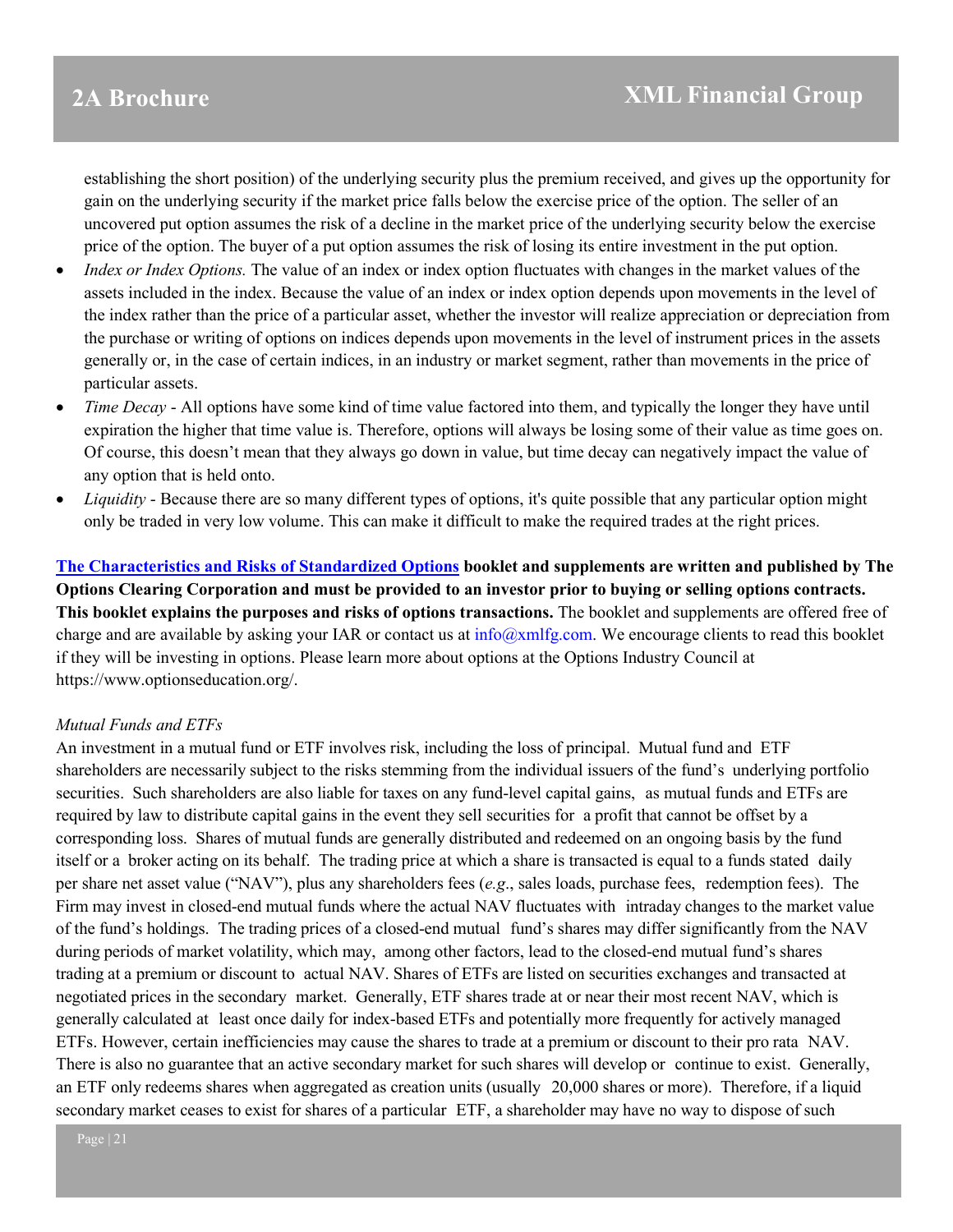shares. Mutual Funds and ETFS that employ alternative strategies such as long/short investment management, or the management of leveraged positions through derivatives involve a higher risk of volatility and loss of principal.

#### *Cybersecurity*

The Firm's computer systems, networks and devices used by us to carry out routine business operations employ a variety of protections designed to prevent damage or interruption from computer viruses, network failures, computer and telecommunication failures, infiltration by unauthorized persons and security breaches. Despite the various protections utilized, systems, networks, or devices potentially can be breached. A client could be negatively impacted as a result of a cybersecurity breach. Cybersecurity breaches can include unauthorized access to systems, networks or devices; infection from computer viruses or other malicious software code; and attacks that shut down, disable, slow, or otherwise disrupt operations, business processes, or website access or functionality. Cybersecurity breaches cause disruptions and impact business operations, potentially resulting in financial losses to a client; impediments to trading; the inability by us and other service providers to transact business; violations of applicable privacy and other laws; regulatory fines, penalties, reputational damage, reimbursement or other compensation costs or additional compliance costs; as well as the inadvertent release of confidential information. Similar adverse consequences could result from cybersecurity breaches affecting issuers of securities in which a client invests, governmental and other regulatory authorities, exchange and other financial market operators, banks, brokers, dealers and other financial institutions or parties. In addition, substantial costs are incurred by these entities in order to prevent breaches in the first place.

#### *Unpredictable Social Media and Crowd Influence*

There is a very real and unpredictable element that social media and coordinated crowd efforts can have on specific investments or strategies. A simple tweet or public comment from a celebrity or influential figure can have a significant effect on the respective securities' pricing or can sway the public opinion of a company. The use of social media channels has shown to have the ability to amplify and quickly spread opinions, whether accurate or not, on a national and even global scale..

#### *Independent Managers*

XML periodically reviews the use of certain Independent Managers on behalf of clients. The performance of those assets managed by Independent Managers will depend to a great extent on the Independent Managers' ability to successfully implement their investment strategies. XML is limited in the due diligence it can perform on Independent Managers and cannot verify the information provided by these managers.

## <span id="page-21-0"></span>**Item 9. Disciplinary Information**

Registered investment advisers are required to disclose all material facts regarding any legal or disciplinary events that would be material to your evaluation or the integrity of adviser's management. XML has no information applicable to this Item.

## <span id="page-21-1"></span>**Item 10. Other Financial Industry Activities and Affiliations**

This item requires investment advisers to disclose certain financial industry activities and affiliations that are material to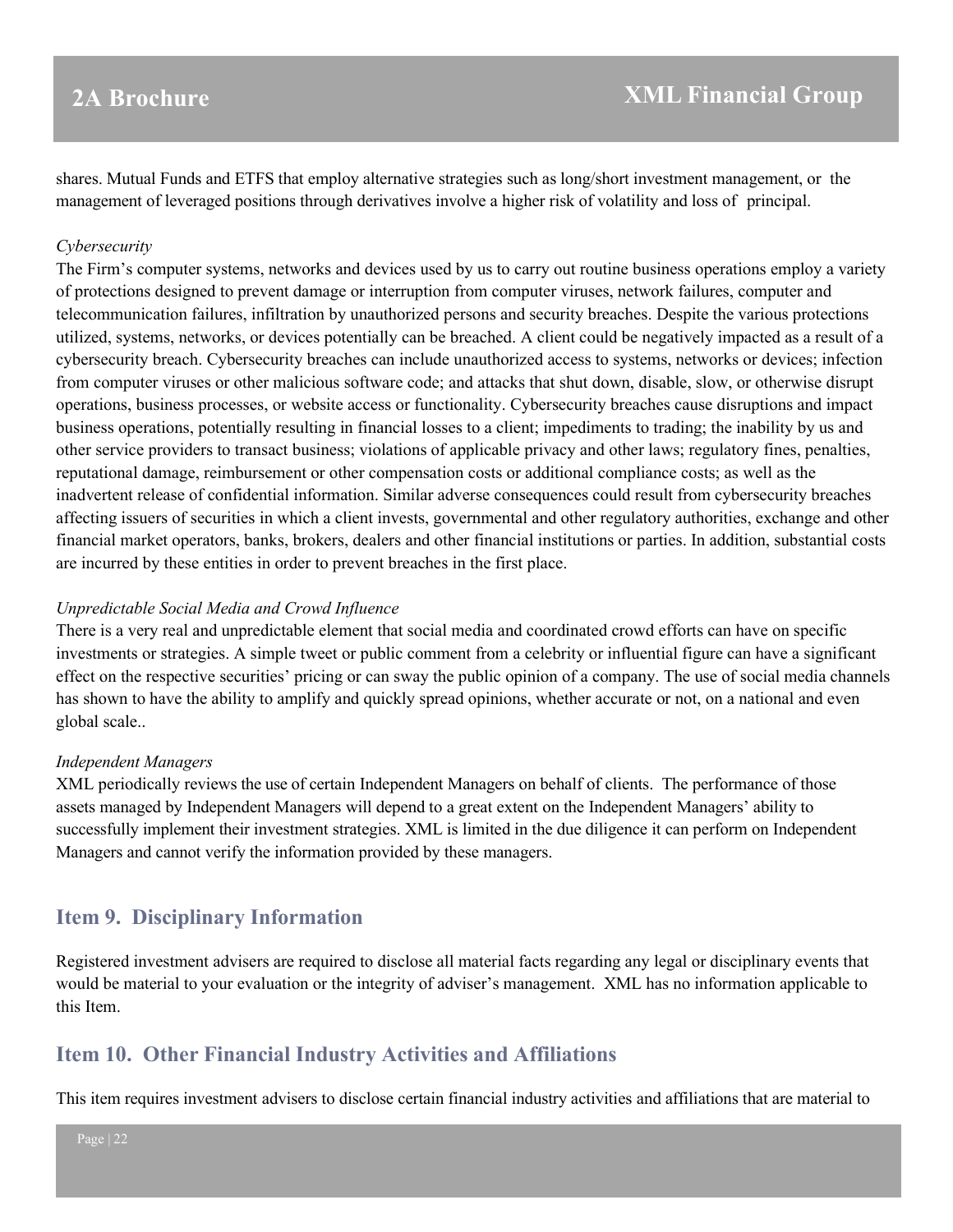our advisory business, to our clients and management persons. XML does not believe the Focus Partnership presents a conflict of interest with our clients. However, due to this affiliation, we have a limitation in that XML is unable to recommend or trade on a discretionary basis the Focus Inc., stock symbol FOCS. Orders for FOCS must be handled as unsolicited, client-directed trades. We also apply recommendation restrictions or investing on a discretionary basis in products of other Focus partner firms which could create conflicts of interest. Please ask your IAR regarding current restrictions that are in place as the list of partner firms and the products they offer change often. These restrictions do not apply to unsolicited orders from clients.

As stated earlier in this Brochure, XML is a wholly owned subsidiary of Focus. Focus is also one of several minority investors in SmartAsset, which seeks to match prospective advisory clients with investment advisers in exchange for a percentage of the revenue received from the referred client engaging XML advisory services. Focus has one director on SmartAsset's board as well as a board observer. XML's use of SmartAsset's services on a subscription payment basis or payment of revenue to SmartAsset benefits SmartAsset's investors, including Focus, our parent company.

XML has a business development division, XML-W Wealth Management. This division is a marketing arm of the Firm for non-investment advisory services.

#### **Affiliated Broker-Dealer**

XML shares Management Persons and has a material relationship with BD to offer wrap fee programs. Management Persons include XML's executive officers and other individuals with similar status or performing similar function. The BD was previously a dually registered investment advisor and broker-dealer. In 2019, the BD assigned the advisory business to XML and withdrew its registration as an investment advisor. We continue to support and operate the infrastructure which was previously established. Therefore, XML and the BD share Supervised Persons, management persons, physical office space, company infrastructure, human resources and technology systems.

The BD is material to the Wrap Fee Programs XML sponsors. The BD supports these Programs through their Clearing Firm. **Please refer to the Wrap Fee Brochure for additional information and conflicts associated with this relationship**. The use of the BD creates a material conflict of interest in that it generates additional revenue from the wrap program platform by receiving the difference from the investment advisory fees paid to the IARs and the expenses of the clearing firm – for billing, reporting and transactions fees. The Management Company of XML also has an agreement with the BD. The Management Company would benefit from revenue generated from the wrap fee account assets where there is a revenue share established between the BD and the Clearing Firm. This is mitigated in that the asset management fees applied for the wrap fee accounts are in-line with industry standards as they include transaction costs that advisory clients typically pay as an additional expense. The revenue share between the BD and the clearing firm is further discussed in the Wrap Fee Brochure. The BD facilitates the brokerage trading for the wrap accounts*. Refer to Item 12 for more information.*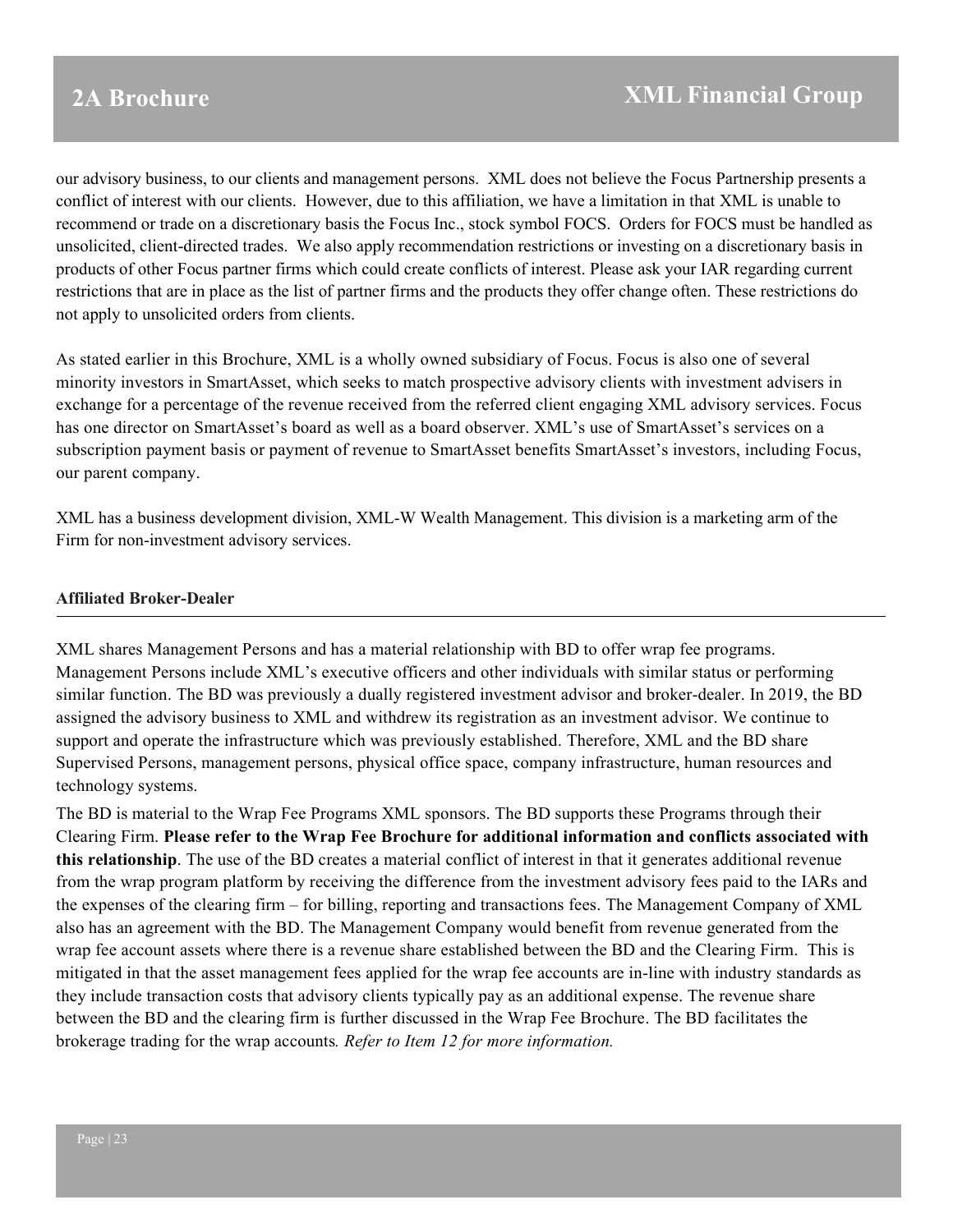#### **Utilizing Brokerage Services**

As discussed in Item 5, IARs who are dually licensed financial professionals are able offer XML clients brokerage services through the BD. The BD also offers brokerage services to clients other than advisory clients of XML. You may engage these persons in their capacity as a broker-agent of the BD to render securities brokerage services in a separate capacity. You are under no obligation to engage the BD and may choose professionals not affiliated with XML for brokerage services.

In their capacity as a broker-agent, they will be entitled to a percentage of the brokerage commissions earned under the BD. Prior to effecting any securities transactions, you are required to enter into a separate brokerage account agreement with the BD and the custodian or complete an application for the brokerage product – such as with a mutual fund company or variable annuity provider. Brokerage activities are separate from XML advisory services and compensation received through the BD is in addition to compensation received by an IAR regarding XML investment advisory activities.

While it is convenient for the same person to provide advisory activities and brokerage services, it presents a conflict of interest for the financial professional and an incentive to recommend brokerage products based on the separate compensation that they receive rather than in the client's best interest. XML provides investment advice, described in Item 4 herein, in the best interest of advisory clients. As XML and the BD share Supervised Persons, we are able jointly monitor IARs engaging in brokerage services with XML clients. *Please refer to the IAR's 2B supplement and <https://adviserinfo.sec.gov/> to confirm which activities the IAR is able to provide and the respective Brokerage Services disclosures on* <https://www.xmlfg.com/brokerage-services>*..* 

#### **Insurance Agents**

Many IARs are also licensed insurance agents and are able to recommend or offer insurance products on a commissionable basis through an insurance agency, such as the affiliated BD, or a third-party agency. Please refer to the Supervised Person's individual 2B Supplement for more information regarding their outside business activity and the relationship with XML or a Supervised Person. A conflict of interest exists to the extent the recommendation to purchase insurance products generated insurance commissions separate from and in addition to compensation received for XML advisory services. The Firm has procedures in place whereby it seeks to address those recommendations are made in the clients' best interest regardless of any such affiliation. XML clients are in no way obligated to purchase insurance products recommended by a Supervised Person through the affiliated BD or third-party agency.

## <span id="page-23-0"></span>**Item 11. Code of Ethics, Participation in Client Transactions and Personal Trading**

XML has adopted a Code of Ethics in compliance with applicable securities laws ("Code of Ethics") that sets forth the standards of conduct expected of its Supervised Persons. XML's Code of Ethics contains written policies reasonably designed to prevent certain unlawful practices such as the use of material non-public information by the Firm or any of its Supervised Persons, or trading by the Firm or any of its Supervised Persons in a manner that does not place clients' interests first.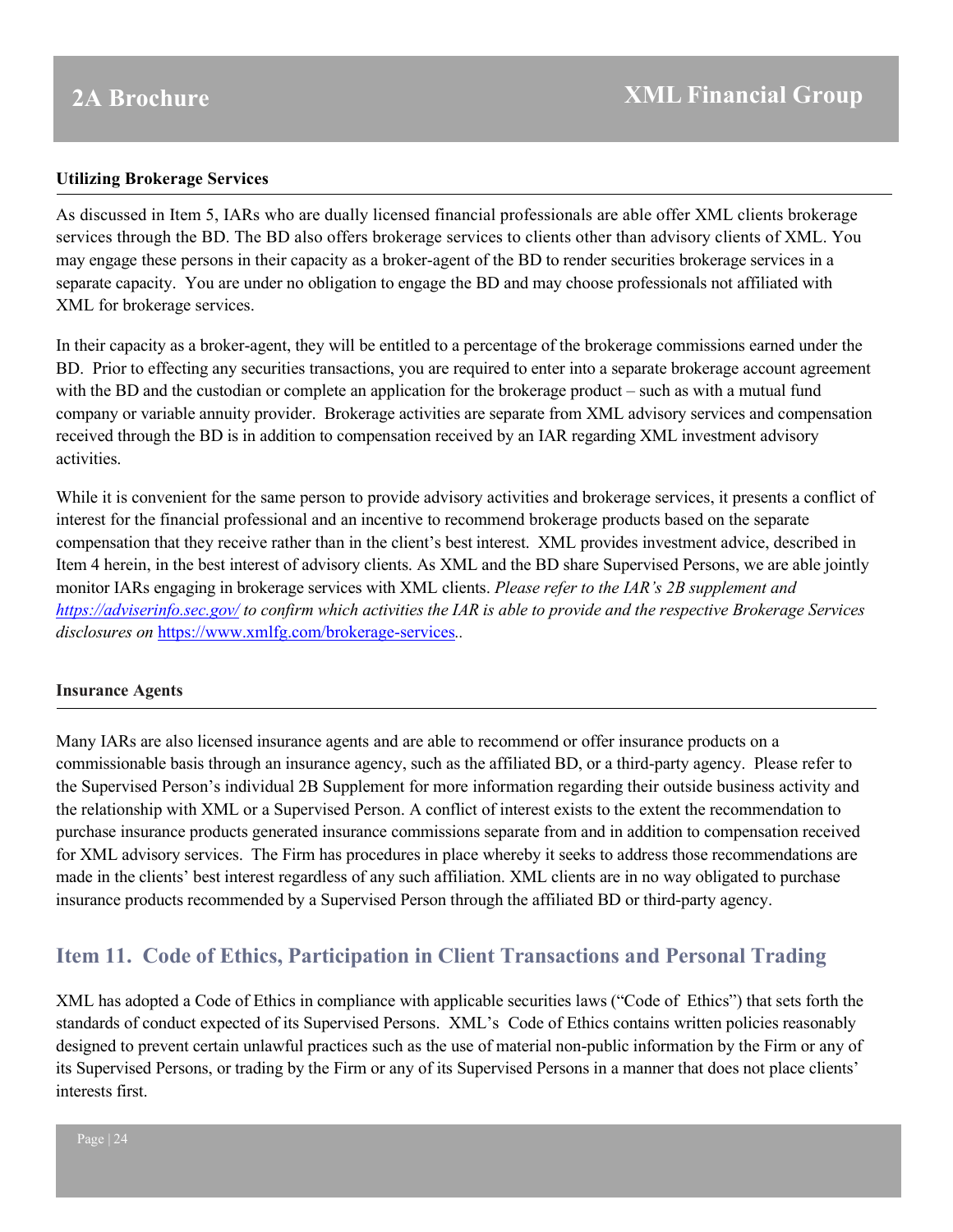The Code of Ethics also requires certain of XML's personnel to report their personal securities holdings and transactions and obtain pre-approval of certain investments (*e.g*., initial public offerings, limited offerings). However, Supervised Persons are permitted to buy or sell securities that they also recommend to clients if done in a fair and equitable manner that is consistent with the Firm's policies and procedures. This Code of Ethics recognizes that some securities trade in sufficiently broad markets to permit transactions by certain personnel to be completed without any appreciable impact on the markets of such securities. Therefore, exceptions will be made to the policies stated below.

When the Firm is engaging in or considering a transaction in any security on behalf of a client, no Supervised Person with access to this information may knowingly effect for themselves or for their immediate family (i.e., spouse, minor children and adults living in the same household) a transaction in that security unless:

- If on the same side, the transaction for the client has been completed; if opposite, the transaction can be completed before the client (*Example: Supervised Person is selling, client is buying)*.
- The transaction for the Supervised Person is completed as part of a batch trade with clients and securities pricing is averaged; or
- a decision has been made not to engage in the transaction for the client or the Supervised person.

These requirements are not applicable to transactions in the following securities and instruments: (i) direct obligations of the Government of the United States; (ii) money market instruments, bankers' acceptances, bank certificates of deposit, commercial paper, repurchase agreements and other high quality short-term debt instruments, including repurchase agreements; (iii) shares issued by open end mutual funds or money market funds; and (iv) shares issued by unit investment trusts that are invested exclusively in one or more mutual funds.

IARs manage multiple client accounts and often could be recommending the purchase or sale of a security or buying or selling a security in a client's account where another IARs could be recommending and submitting transactions on the opposite side unbeknownst by each of the IARs. Clients will likely receive varied pricing, either more or less than each other as is characteristic of the market movement, liquidity needs, unsolicited trades and rebalancing of client accounts. The Firm conducts a review of Firm trading logs to identify instances where a Code of Ethics violation has occurred.

<span id="page-24-0"></span>Where appropriate, if the Firm is recommending the buy, hold or sell of a security, this will be communicated to all Supervised Persons. If restrictions in trading a security are in place, this will also be communicated to Supervised Persons. Clients and prospective clients may contact  $\frac{info(\partial xm1fg.com}{info(\partial xm1fg.com})$  to request a copy of our Code of Ethics. The Code of Ethics addresses the following topics: prohibited activities, personal securities transactions, outside business activities and gifts. Known or suspected illegal or unethical behavior must be promptly reported to the Firm's designated principal, and no retaliatory action of any kind will be permitted against anyone making such a report, and the Firm's managing partners and officers will strictly enforce this prohibition.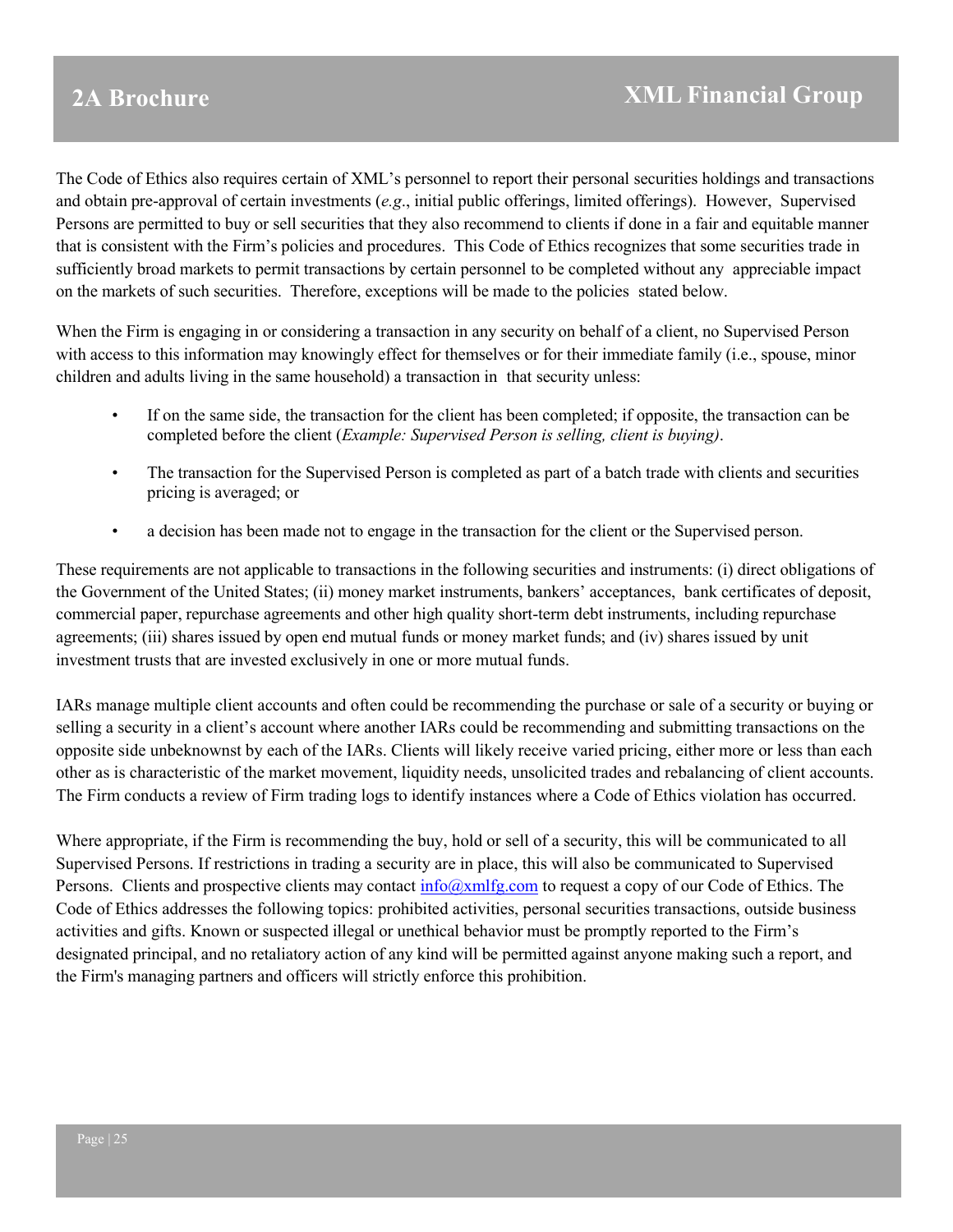## **Item 12. Brokerage Practices**

#### **Recommendation of Broker-Dealers for Client Transactions**

XML has a relationship in place and therefore recommends that clients utilize the custodial services of Fidelity. We have an internal infrastructure to facilitate servicing and management of client accounts at Fidelity.

Factors which XML considers in recommending Fidelity, or any other broker-dealer to clients, include their respective financial strength, reputation, execution, pricing, research and service. Fidelity enables the Firm to obtain many mutual funds without transaction charges and other securities at nominal transaction charges. The commissions and/or transaction fees charged by Fidelity may be higher or lower than those charged by other Financial Institutions and depend on the account options selected by you. Many custodians offer discounted transaction rates for accounts enrolled in the electronic delivery(eDelivery) of custodian statements/documents.

As XML will not request the discretionary authority to determine the broker-dealer to be used or the commission rates to be paid for securities transactions, clients must direct XML as to the broker-dealer to be used. In directing the use of a particular broker- dealer, it should be understood that XML may be unable to achieve most favorable execution of your transactions. By you directing which broker-dealer used for your account, it could cost you more money. For example, in a directed brokerage account, you may pay higher brokerage commission because we will not be able to aggregate orders to reduce transaction costs and you will likely receive less favorable prices. We will not have authority to negotiate commissions among various broker- dealers or obtain volume discounts, and best execution may not be achieved. Not all investment advisors require clients to direct the use of specific broker- dealers. XML periodically and systematically reviews its policies and procedures regarding its recommendation of Fidelity or other broker- dealers.

### **Software and Support Provided by Financial Institutions**

Fidelity, the custodian we utilize for our clients, provides XML without cost, the use of a secure online portal system for our clients as well as access to its Wealthscape platform, which allows us to open accounts, submit trades and service requests, run reports, access research services and monitor client accounts maintained at Fidelity. The Firm has access to the Morningstar Managed Portfolio platform for client accounts engaging MMP services. The Firm receives this support without cost because the Firm renders investment management services to clients who maintain accounts at the custodian. These services and support are not provided in connection with securities transactions of clients. The service and support benefits XML, but not the clients directly. In fulfilling our duties to our clients, we endeavor at all times to put the interests of our clients first. Clients should be aware, however, that the receipt of benefits from custodians, while customary, creates a conflict of interest since these benefits may influence the Firm's recommendation of one custodian over another that does not furnish similar service and support.

#### **Soft Dollars**

XML and Fidelity Brokerage Services, LLC ("Fidelity") have an agreement that enables XML to receive certain brokerage and research products and services, as agreed to from time to time, by the parties that qualify as "brokerage"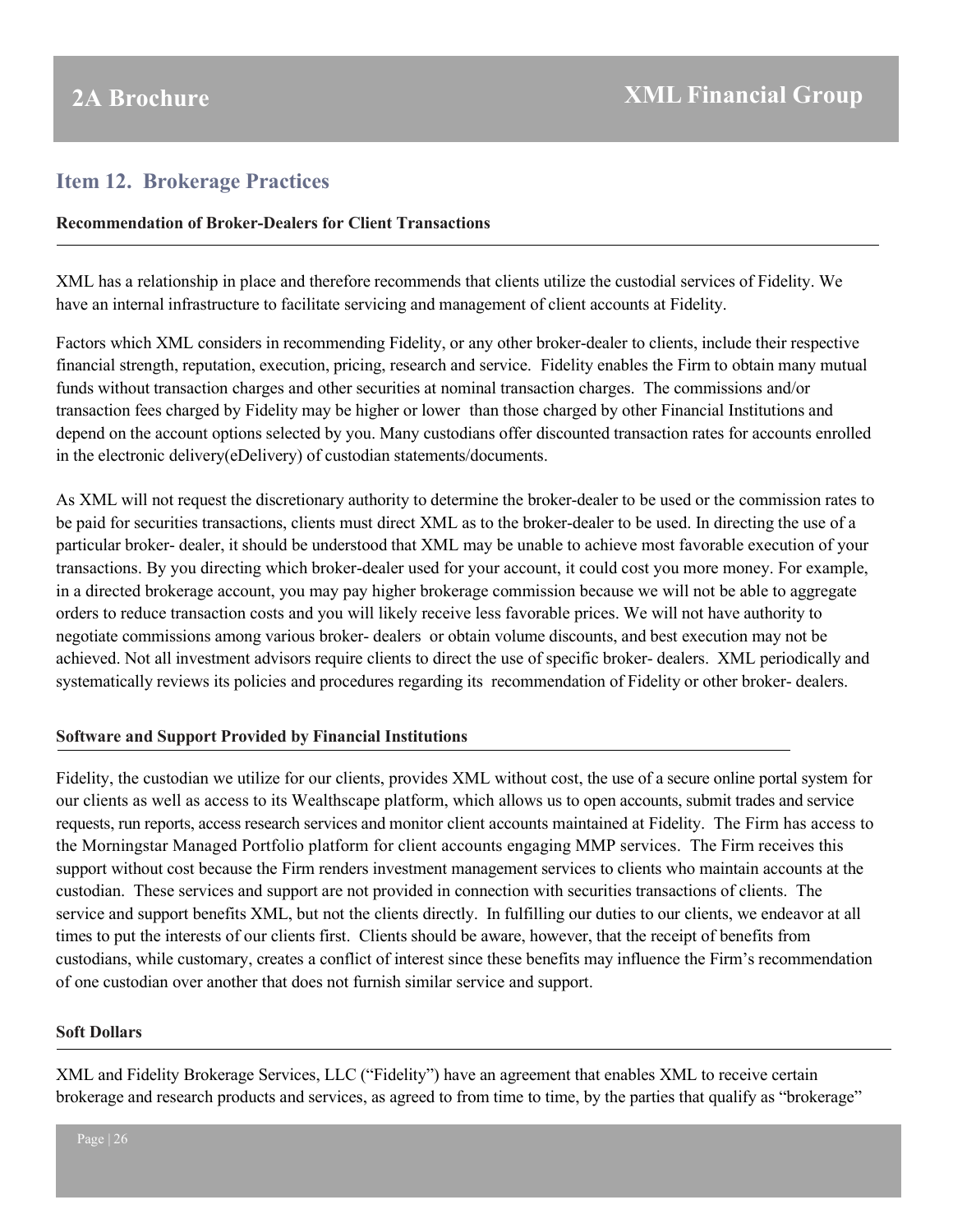or "research services" under Section 28(e) of the Securities Exchange Act of 1934 ("28(e)", "Exchange Act"). XML and Fidelity intend the arrangements covered by the agreement to operate within the safe harbor conditions of 28(e). XML will place trades for the purchase and sale of securities for XML client accounts which XML exercises "investment discretion" and with respect to which Fidelity or the executing broker, as applicable, has acted as agent within the meaning of 28(e) transactions. XML agrees that such credits: (i) will only accumulate in the 28(e) Commission Credit Pool on permitted trades designated by XML; (ii) represent credits available to Advisor solely for the purpose of purchasing eligible research and brokerage services, as those terms are used in 28(e), requested by XML and approved by Fidelity; (iii) do not represent funds payable to XML or an client of XML; (iv) are not credit balances on which Fidelity will pay interest; and (v) are not customer property as defined by the Securities Investor Protection Act of 1970 or protected by the Securities Investor Protection Corporation.

This is a benefit to us as we do not have to pay for this research and service. We feel these research services are important to the ability of XML and the IARs to carry out the investment decision-making and trade execution in the portfolio management service to all accounts. Thus, this creates a conflict of interest because we have an incentive to use broker-dealers who allow us to use these commission dollars to purchase research and execution services rather than other broker-dealers who do not allow us commission dollars. We also have an incentive to arrange more transactions in your accounts because the more frequently your accounts are traded the more commissions we generate to use for our purchase of research and execution services. We mitigate this in that we take a fiduciary role in the management of your accounts. We view this revenue as immaterial on an account by account basis. This arrangement may cause you to pay commissions (or markups and markdowns) higher than those charged by other broker- dealers in return for this soft dollar benefit, referred to as paying-up.

### **Trade Aggregation**

Transactions for each client generally will be submitted independently unless XML is able to purchase or sell the same securities for several clients at the same time through aggregation/block trading to achieve an average price for all trades. XML may, but is not obligated to, combine or "block" such orders to obtain best execution, to obtain more favorable commission rates or to allocate equitably among the Firm's clients that might not have been obtained had such orders been placed individually. Under this procedure, transactions will be averaged as to the price and allocated among clients pro rata to the purchase and sale orders placed for each client. To the extent that the Firm determines to aggregate client orders for the purchase or sale of securities, including securities in which XML's Supervised Persons may invest, the Firm generally does so in accordance with applicable rules promulgated under the Investment Advisers Act of 1940 and no-action guidance provided by the staff of the SEC. XML does not receive additional compensation or remuneration as a result of block trading.

In the event that the Firm determines that a prorated allocation is not appropriate under the particular circumstances, the allocation will be made based upon other relevant factors, which include: (i) when only a small percentage of the order is executed, shares may be allocated to the account with the smallest order or the smallest position or to an account that is out of line with respect to security or sector weightings relative to other portfolios, with similar mandates; (ii) allocations may be given to one account when one account has limitations in its investment guidelines which prohibit it from purchasing other securities which are expected to produce similar investment results and can be purchased by other accounts; (iii) if an account reaches an investment guideline limit and cannot participate in an allocation, shares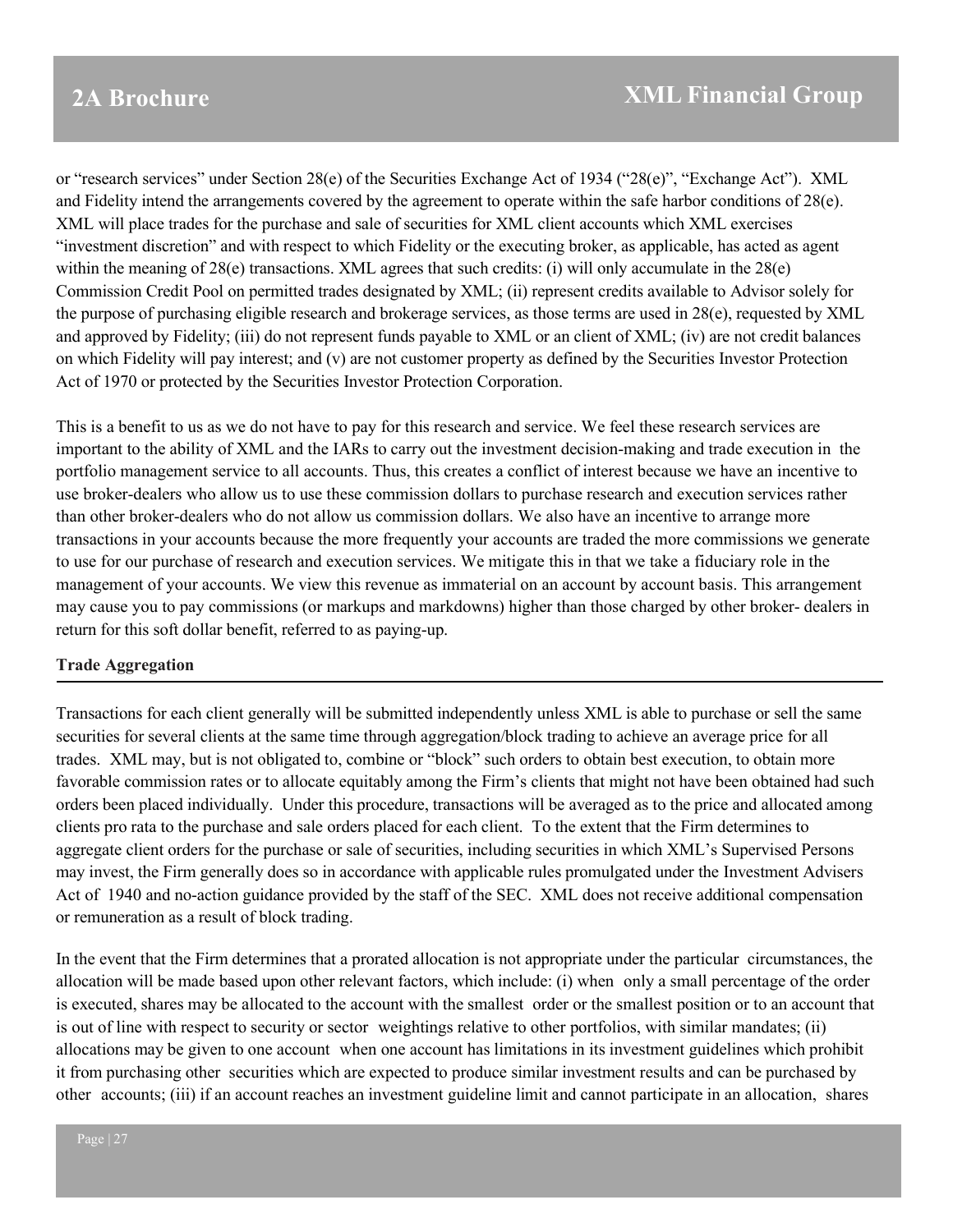may be reallocated to other accounts (this may be due to unforeseen changes in an account's assets after an order is placed); (iv) with respect to sale allocations, allocations may be given to accounts low in cash; (v) in cases when a pro rata allocation of a potential execution would result in a de minimis allocation in one or more accounts, the Firm may exclude the account(s) from the allocation; the transactions may be executed on a pro rata basis among the remaining accounts; or (vi) in cases where a small proportion of an order is executed in all accounts, shares will be allocated to one or more accounts on rotating basis.

## <span id="page-27-0"></span>**Item 13. Review of Accounts**

#### **Account Reviews**

XML monitors client portfolios on a continuous and regular basis. Such reviews are conducted in accordance with the Firm Monitoring Program. The entire scope of account reviews cannot be quantified, as servicing and reviewing accounts happens on a daily basis due to various reasons, such as: per an internal review, client initiated transaction, trade alert from the custodian, cash allocation, material in-flow or out-flow of funds, specific security alert, and other triggering events. Not all accounts will receive the same amount of attention and are dependent on the scope of agreed services. Clients have various needs and unique circumstances as well as individual communication preferences. For accounts maintained at Fidelity, we have custodial alerts set up that are sent to Client Service Associates, IARs, and Firm officers for various investment related, trading and account maintenance issues. We have scheduled quarterly reviews by the IAR's and Firm officers to sample account and position related reports. Review of trade blotters and personal accounts trading are conducted by compliance personnel on a regular basis. Quarterly performance reports are made available to the IARs and clients. Reviews are conducted on sampling basis, and as needed and for those accounts where the IAR feels it is necessary, such as change in objective, personal profile, material inflow or outflow of funds, or other event based on the client's individual need.

Clients are encouraged to discuss their needs, goals and objectives with XML. The Firm contacts clients at least annually to invite the client to hold an annual review, if one has not been done so already. Clients are encouraged to contact us regarding changes to their financial profile, personal information and circumstances that were previously communicated to XML. Clients are also encouraged to review their statements provided by the custodian on a regular basis. Our services require your input and communication. If you are not responsive to our requests to discuss your account(s) for a significant period of time, we reserve the right to terminate our service and will notify you as such per the contact information we have in our records or with the custodian.

### **Client Obligations & Review of Account Statements**

We are not required to verify all information received from you or from your other professionals and are expressly authorized to rely on the information you provide (this is not referring to Customer Identification Policies). This includes your estimate of values for other financial related accounts (bank accounts, car, property values) and outside investment accounts you would like us to include in consolidated financial planning reports. Moreover, it remains your responsibility to promptly notify us if there is ever any change in the information provided to us, such as in the New Account form or Client Profile, or when material changes arise in your financial situation, profile, risk tolerance, or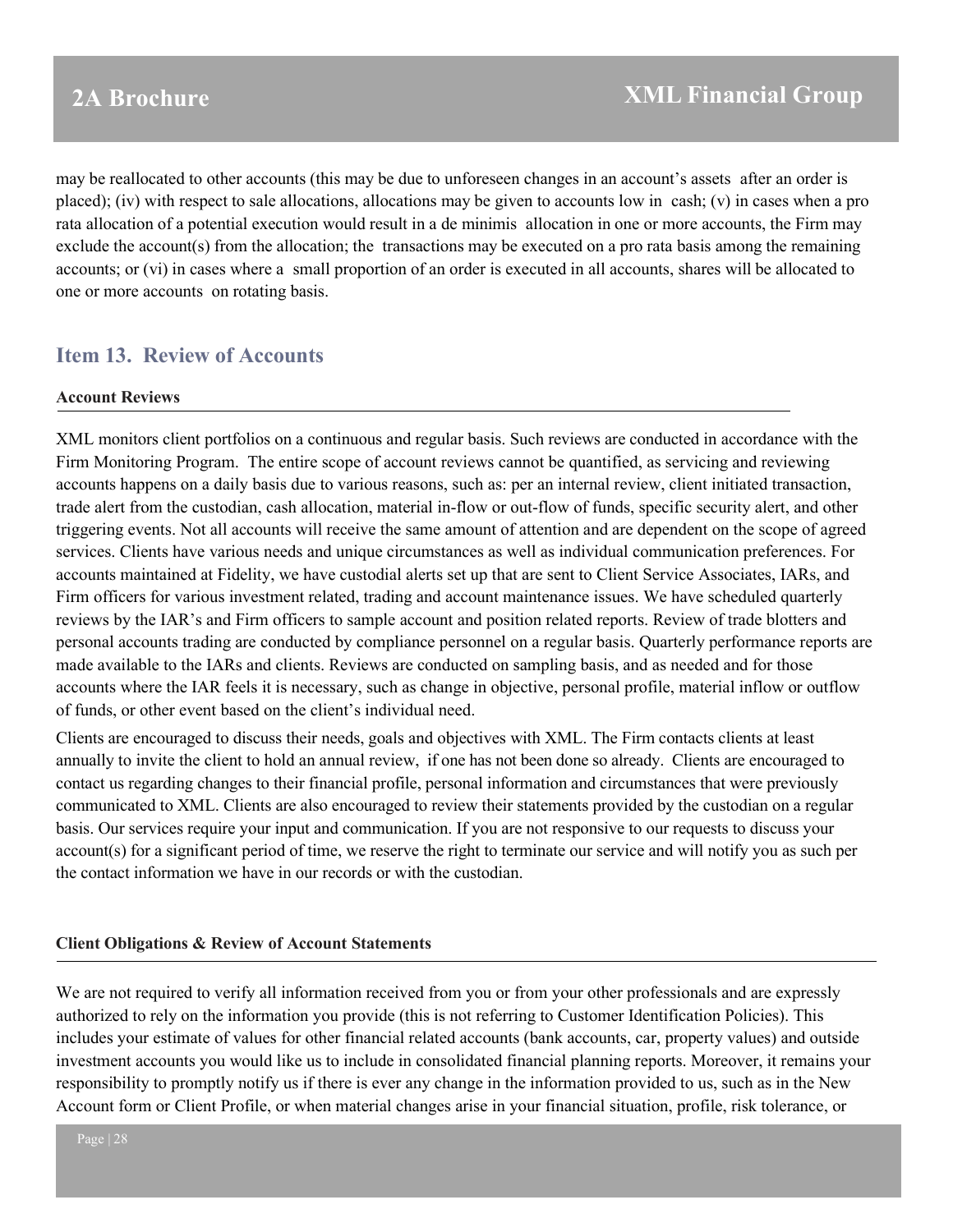investment objective. These changes should be promptly communicated to and discussed with your IAR otherwise you could negatively impact our investment advisory services. We don't know, what we don't know.

XML provides written performance reports to clients on a periodic and as needed basis. The qualified custodians provide account statements directly to the account owners not less than quarterly detailing all account transactions, including fees paid to XML. **You should carefully and regularly review the statements provided directly by the qualified custodians and compare them to those reports received from XML.** You should review such statements and compare such official custodial records to reports or information provided directly by XML or viewed via a custodial feed in a third-party software or online portal. Statements from custodians can vary from one to another based on their accounting procedures, reporting dates, or valuation methodologies of certain securities.

## <span id="page-28-0"></span>**Item 14. Client Referrals and Other Compensation**

XML has a solicitation agreement pursuant to which we compensate a third-party intermediary for client referrals that could result in the provision of investment advisory services by XML. We will disclose these solicitation arrangements to affected investors, and any cash solicitation agreements will comply with Rule 206(4)-3 under the Advisers Act. Solicitors introducing clients to XML are typically eligible to receive compensation from us, such as a retainer, a flat fee per referral and/or a percentage of introduced capital or a percentage of the annual asset-based management fees we collect from the client referred. Such compensation will be paid pursuant to a written agreement with the solicitor and generally may be terminated by either party from time to time. The cost of any such fees will be borne entirely by XML and not by any affected client. This creates a conflict of interest in that they have a financial incentive for referring clients to XML.

We have an agreement with SmartAsset Advisors LLC ("SAA"), an online matching program that seeks to match prospective advisory clients with investment advisers. The program, which is operated by SAA, provides information about investment advisory firms to persons who have expressed an interest in such firms. The program also provides the name and contact information of such persons to XML as potential leads. We have an agreement to pay SAA a percentage of the qualifying revenue received from a referral who has entered into an advisor relationship with XML. The cost of any such fees will be borne entirely by XML and not by any affected client. This creates a conflict of interest in that SAA has a financial incentive for referring clients to XML.

Certain Supervised Persons have an agreement in place for which they are eligible to receive compensation based on referring clients to the firm. This creates a conflict of interest in that they have a financial incentive for referring clients to XML. IARs who refer clients to another XML IAR usually agree to a certain percentage split of the investment advisory fee .A referral typically occurs an IAR either has a conflict with the client or feels the client would be better served by another IAR. Also, Supervised Person who refer a new client to the Firm may be awarded a bonus based on other factors as determined by their Supervisor. We feel this conflict is mitigated in that the Supervised Person is merely making an introduction and not recommending investment advisory services, and is not the servicing IAR. The servicing IAR makes recommendations in accordance what he or she feels is in the clients' best interest, recommend the respective services and negotiates the fee with the client. Thereby, mitigating the conflict.

#### Sponsorships

XML's parent company is Focus Financial Partners, LLC ("Focus"). From time to time, Focus holds partnership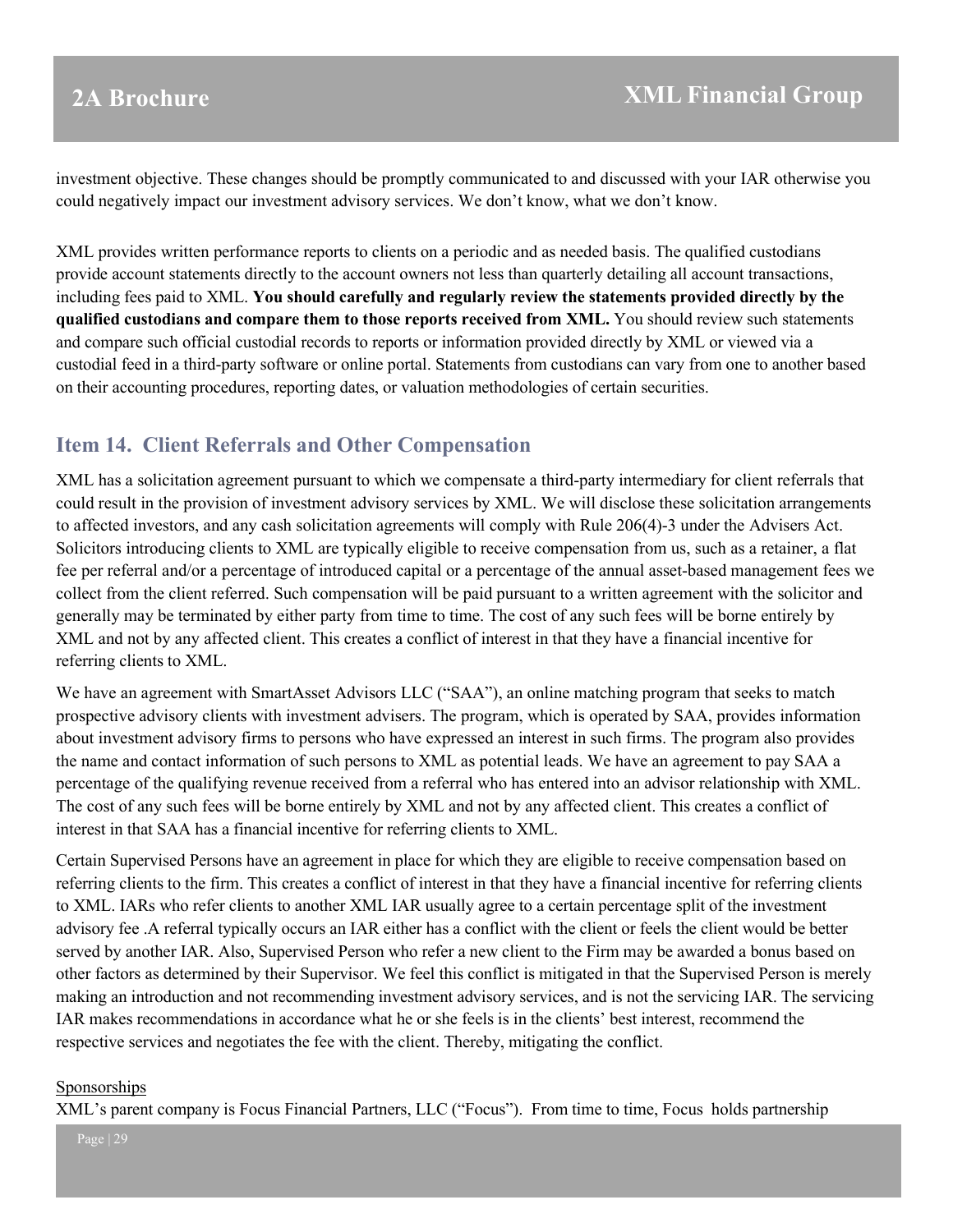meetings and other industry and best-practices conferences, which typically include XML Supervised Persons, other Focus firms and external attendees. These meetings are first and foremost intended to provide training or education to personnel of Focus firms, including XML. However, the meetings do provide sponsorship opportunities for asset managers, asset custodians, vendors and other third-party service providers. Sponsorship fees allow these companies to advertise their products and services to Focus firms, including XML. Although the participation of Focus firm personnel in these meetings is not preconditioned on the achievement of a sales target for any conference sponsor, this practice could nonetheless be deemed a conflict as the marketing and education activities conducted, and the access granted, at such meetings and conferences could cause XML to focus on those conference sponsors in the course of its duties. Focus attempts to mitigate any such conflict by allocating the sponsorship fees only to defraying the cost of the meeting or future meetings and not as revenue for itself or any affiliate, including XML. Conference sponsorship fees are not dependent on assets placed with any specific provider or revenue generated by such asset placement.

#### Events, conferences and third-party sponsorships

Mutual fund companies, our custodians, and product wholesalers often hold education opportunities, conferences and in-office meetings to discuss industry topics and their products and services for Supervised Persons. These meetings are held for the Supervised Persons who are interested in attending. The third-party typically pays for lunch to be brought in for in-office meeting attendees or a restaurant if held outside the office.

On occasion, third-parties will also contribute funds to sponsor client or firm events and contribute a monetary amount towards the direct cost of the event. Sponsorships are disclosed on the respective event materials. Sponsors may also make donations to non-affiliated charitable organizations that a Supervised Person is involved with as a volunteer, provided however that donations would not be considered associated with any XML or IAR related business or have the expectation of influence.

Supervised Persons also attend third-party seminars or conferences that are paid by fund companies or product sponsors. Travel and event attendance costs are covered by the product company. All sponsorship requests require prior approval by compliance staff and are logged for tracking purposes to review for potential conflicts of interest.

Third-party monetary contributions are monitored at the Firm level to aggregate and review for the appearance of favoritism or questionable activity. While these measures are in place, nevertheless this could create a conflict of interest in the selection of one investment product over the other. Per fiduciary principles, an IAR should do what is in the client's best interest without regard for the IAR's or the Firm's financial interest. We do not make any commitment of business that we will attribute to one particular product sponsor or third-party. We are not beholden to any one company. Sponsorship funds are not dependent on assets placed with any specific provider or revenue generated by such asset placement.

#### Speaking engagements

On occasion, Supervised Persons are asked to speak in an educational format on topics they are knowledgeable in. The audience varies between industry professionals, representatives from organization or individual retail consumers. We are supportive of Supervised Person sharing their knowledge and expertise on important subject matters. While the majority of the speaking engagements are voluntary, sponsors of the events are allowed to provide the Supervised Person with compensation for their time and preparation work. This could be in the form of a gift card or payment directly to XML as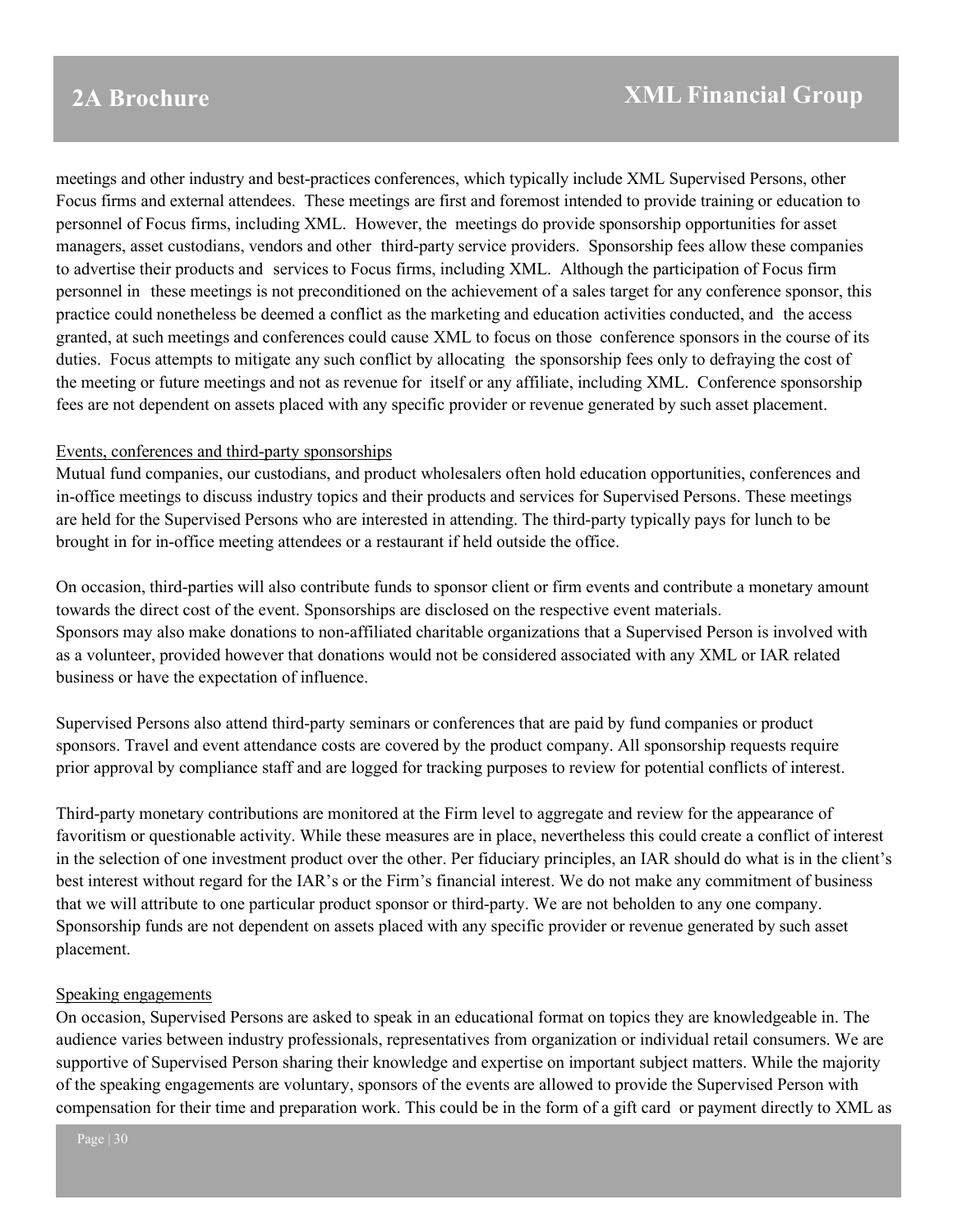compensation for Supervised Person speaking engagement. All compensation paid in this manner will be logged and reviewed for potential conflicts of interest if paid by an investment product or service provider related to insurance, investment advisory or securities business through XML or our affiliated broker/dealer, the BD. Reimbursement for travel expenses only could be paid directly to the Supervised Person.

#### Gifts

Throughout the year and especially during the holiday season, mutual fund wholesalers, product sponsors and other vendors send the IARs and/or XML branch offices items such as gift baskets, food items, stationery items or logo company promotional products. Due to industry rules, these must be less than \$100/person in value. Non-logo promotional items are logged and aggregated for review with other sponsorship or gifts by the same company during the year to review for concerns of favoritism or potential conflicts. Typically, gifts are shared with all employees at the office where received.

## <span id="page-30-0"></span>**Item 15. Custody**

The Advisory Agreement and/or the separate agreement with a custodian generally authorizes XML and/or the Independent Managers to provide instructions to the custodian to debit accounts for payment of the asset-based annual management fees and to directly remit those funds to the Firm in accordance with applicable Advisory Agreement and custody rules. The Financial Institutions that act as the qualified custodian for client accounts, from which the Firm retains the authority to directly deduct fees, will send statements to clients not less than quarterly detailing all account transactions, including any amounts paid to XML as the advisory fees. We recommend you regularly review and compare account statements you receive from the custodian.

Client assets are custodied by a Qualified Custodians. However, based on the definition of custody per SEC Rule 206(4)- 2 ("Custody Rule") under the Investment Advisors Act of 1940, XML is deemed to have custody of certain legacy wrap advisory accounts through the BD at First Clearing, due to the authority granted in a legacy brokerage account agreement. Additionally, XML is deemed to have custody of advisory accounts receiving check deposits that are not made payable to the custodian or endorsed properly to the custodian and when in receipt of securities certificates for deposit or for accounts which give XML standing authorization to direct the custodian to make disbursements (i.e., standing letters of authorization or "SLOAs"). This includes "move money" or "money link" accounts which give XML the authority to act on client instructions to implement transfers to differently titled client accounts (e.g., transfers from a joint account to an individual account). The SEC requires that Firms who have such custody to engage an accounting firm registered with the PCAOB to perform a surprise examination of applicable accounts by which the Firm is both deemed to have custody and are subject to the surprise examination each calendar year. XML engages a PCAOB firm to provide such service as applicable.

## <span id="page-30-1"></span>**Item 16. Investment Discretion**

Through the IMA, XML is given the authority to exercise investment discretion on your behalf. XML is considered to exercise investment discretion over a client's account if it can direct investment and trading transactions in client accounts without first seeking the account owner's consent. XML is given this authority through a power-of-attorney included in the